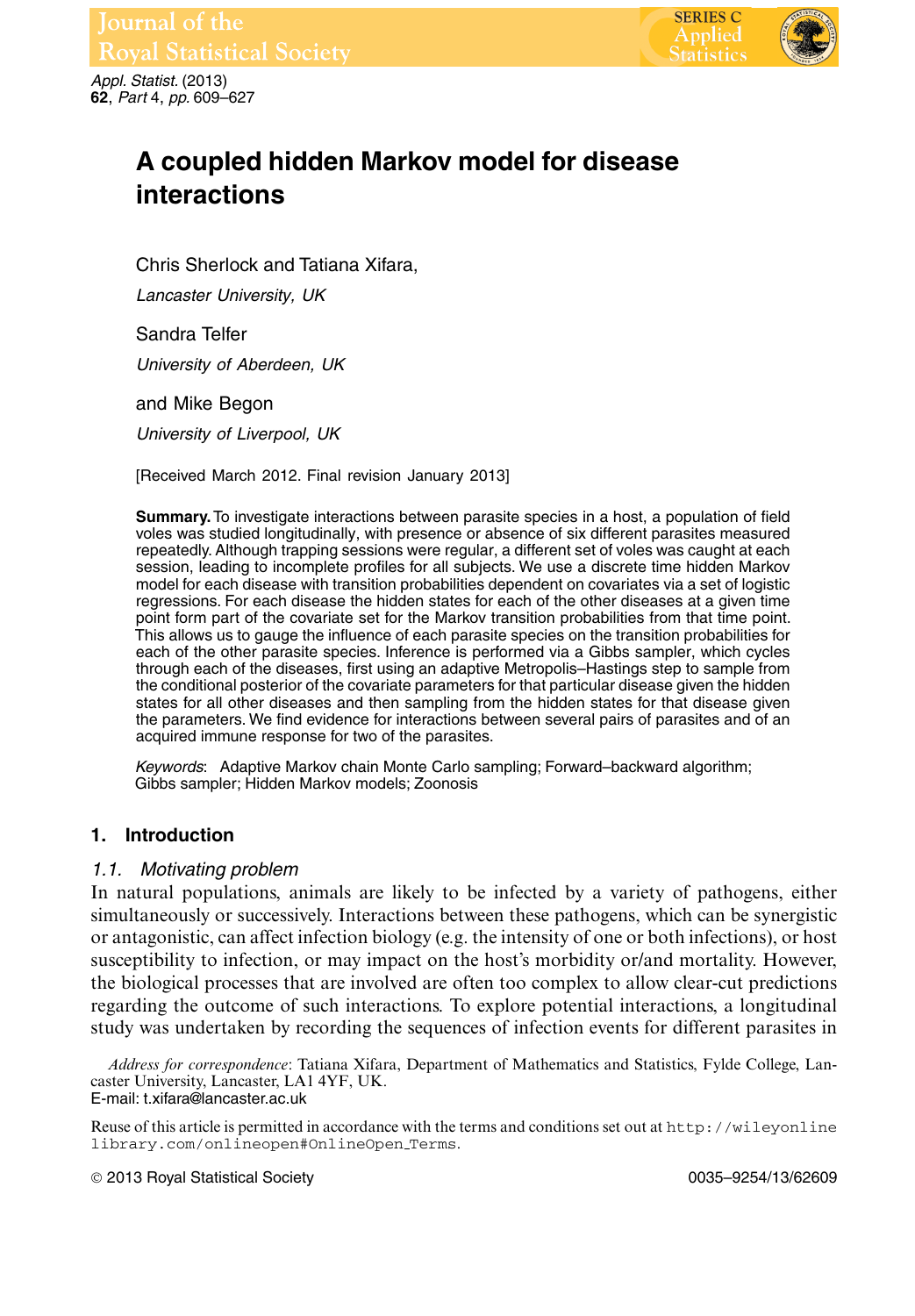four spatially distinct populations of field voles (*Microtus agrestis*). The data are records of six pathogens: three species of *Bartonella* bacteria (*B. taylorii*, *B. grahamii* and *B. doshiae*), cowpox virus, the bacterium *Anaplasma phagocytophilum* and the protozoan *Babesia microti*. Aside from their intrinsic interest as a community of pathogens, *Bartonella*, *Anaplasma*, *Babesia* and cowpox virus infections may also be zoonotic: capable of being transmitted from animals to humans and causing disease.

As in most capture–mark recapture studies, a different set of voles was caught at each session leading to incomplete profiles for all subjects. The data set therefore contains many missing observations; for example a profile for a given vole and a given disease from the first to last observation times for that vole might be NPxxPNxP, where x, N and P respectively indicate a missing observation, a negative response and a positive response. Inference on incomplete data in longitudinal and capture–recapture studies is a major problem; for examples see Daniels and Hogan (2008) and Pradel (2005). Previous analyses of our and related data sets (see Telfer *et al*. (2010) and Begon *et al*. (2009)) have examined all pairs of observations for a given vole that occurred exactly 1 lunar month apart and for which the first of the two observations was an N. The influence of each covariate on the probability of contracting a disease is then ascertained through logistic regression. In this paper we offer a more realistic model and a more powerful analysis methodology for investigating the effects of previous infections for each disease on the other diseases. We use a hidden Markov model (HMM) for each disease (Section 2.1) and perform inference via a Gibbs sampler; this allows us to use all of the data set and to infer covariate effects on a given disease, even when these covariates are the (potentially missing or hidden) states of the other five diseases.

### *1.2. Data*

We analyse data collected between March 2005 and March 2007 from field voles in Kielder Forest, which is a man-made forest on the English–Scottish border. The voles were trapped at four grassy clear-cut sites within the forest, with each site at least 3.5 km from the nearest neighbouring site. Individuals were trapped within a 0.3 ha live trapping grid comprising 100 traps set at 5 m intervals, with trapping taking place every 28 days from March to November, and every 56 days from November to March. Begon *et al*. (2009) have provided further details of the study area and the trapping design.

Captured voles were marked with a unique identifying passive transponder tag to be recognized in later captures. At each capture, a  $20-30-\mu l$  blood sample was taken for pathogen diagnostic tests. Polymerase chain reaction assays were used to test directly for evidence of infection with *Anaplasma phagocytophilum*,*Babesia microti* and the three*Bartonella* species (see Courtney *et al*. (2004), Bown *et al*. (2008) and Telfer *et al*. (2008)). Antibodies to cowpox virus were detected by immunofluorescence assay (see Chantrey *et al*. (1999)). A brief description of the observed and derived variables is given in Table 1.

After some processing (which is described in detail in Xifara (2012)) our data set contains 4344 captures of 1841 voles. Only voles that have been caught at least twice are directly informative about transition probabilities (see Section 2.1), although voles that have been captured only once still contribute to inference for the initial distribution of each hidden Markov chain (see Section 3.1.1).

The data set contains a substantial fraction of missing data: almost half of the voles are not captured at every lunar month between the first and last times that they were observed. Thus, even for many of the voles that were observed at least twice, not all of the covariates are available, either because the vole was not caught in a given lunar month, or sometimes because the vole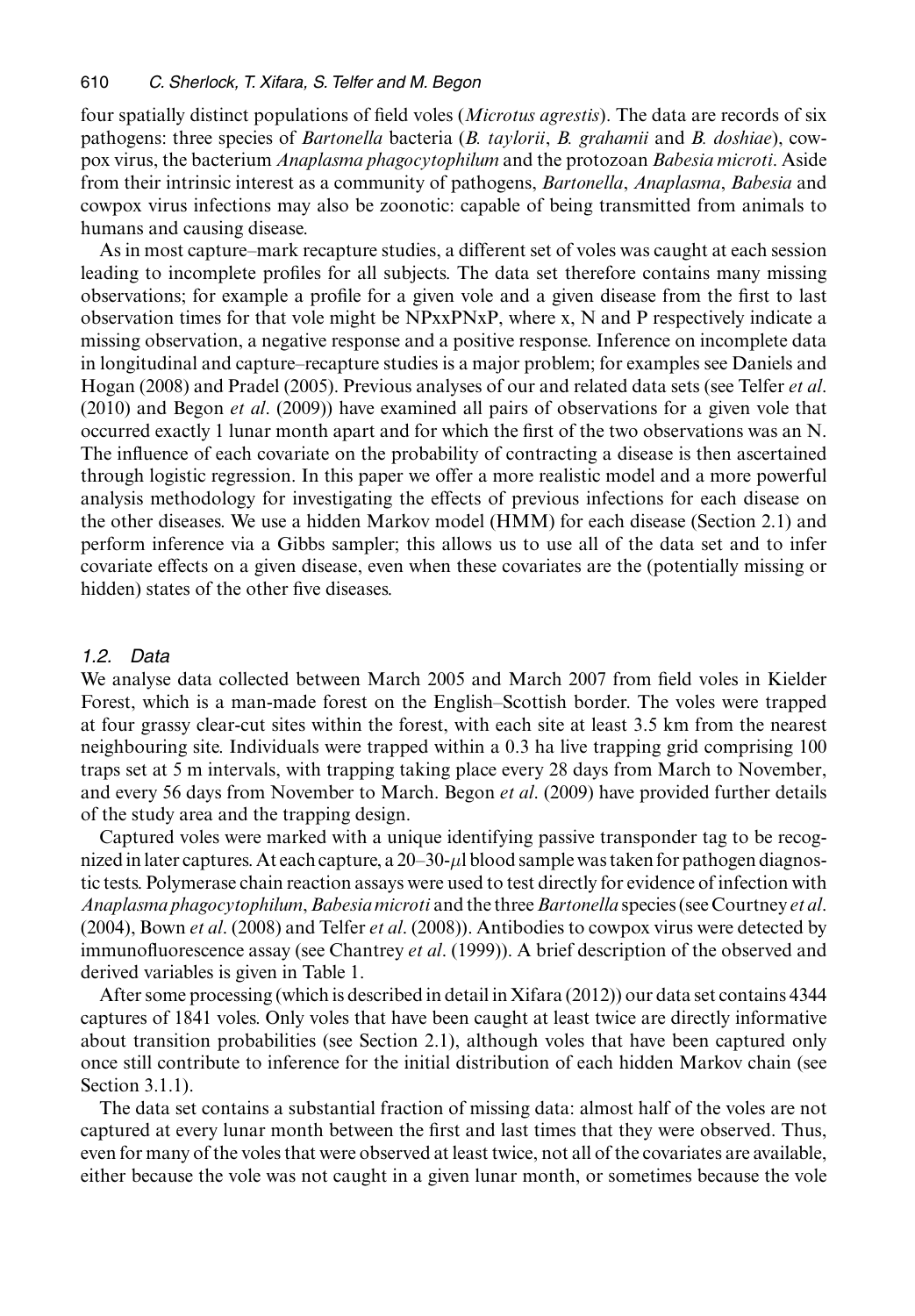| Variable        | Description                                                  |
|-----------------|--------------------------------------------------------------|
| Tag             | Unique number that identifies each vole                      |
| <b>Site</b>     | Identifier for the capture site (four-level factor)          |
| <b>Sex</b>      | Male or female                                               |
| Lm.             | Capture time point in whole lunar months $(1-27)$ ; integer) |
| Weight          | Weight in grams rounded to the nearest $0.5$ g               |
| Sin.            | $\sin(2\pi \text{ Lm}/13)$                                   |
| $\cos$          | $\cos(2\pi \mathrm{Lm}/13)$                                  |
| Tay             | <i>B. taylorii</i> , N (negative) or P (positive)            |
| Grah            | <i>B. grahamii, N</i> (negative) or P (positive)             |
| Dosh            | <i>B. doshiae, N</i> (negative) or P (positive)              |
| C <sub>ow</sub> | Cowpox, $N$ (negative) or $P$ (positive)                     |
| Ana             | <i>Anaplasma, N</i> (negative) or P (positive)               |
| Bab             | <i>Babesia</i> , N (negative) or P (positive)                |

**Table 1.** Description of variables in the data set and their possible outcomes

| <b>Table 2.</b> Frequency of missing values per vole as |
|---------------------------------------------------------|
| a function of the number of lunar months from the       |
| first capture time to the last capture time             |

| Lunar months from<br>first to last capture | Frequencies for the following<br>numbers of values missing: |                                |                                  |                                            |                          |
|--------------------------------------------|-------------------------------------------------------------|--------------------------------|----------------------------------|--------------------------------------------|--------------------------|
|                                            |                                                             |                                | $\mathfrak{D}$                   | $\mathfrak{Z}$                             |                          |
| 2<br>3<br>4<br>5<br>6                      | 832<br>275<br>132<br>75<br>30<br>21                         | 74<br>55<br>49<br>24<br>4<br>2 | 15<br>33<br>34<br>33<br>25<br>27 | $\overline{\mathcal{L}}$<br>15<br>16<br>12 | $\frac{3}{2}$<br>9<br>15 |

was caught but a given variable was not ascertained. Table 2 shows the frequency of missing values derived from the first cause. The number of additional missing values, where it was not possible to ascertain the status of a particular disease, despite the vole being captured, is given in Table 3, which also shows the frequency of positive (P) and negative (N) records for each disease.

#### *1.3. Statistical challenges*

We aim to investigate potential interactions between the six pathogens of the study. In particular, for each disease d, we wish to evaluate the way in which the presence or absence of each of the other diseases (and perhaps further information such as whether or not any infection is in its first month) affects the probability that vole contracts d. Additionally where applicable we are interested in how other diseases affect the probability of recovery from d.

We could model each disease as a two-state discrete time Markov chain, where state 1 corresponds to no disease and state 2 to presence of disease; however, this two-state model imposes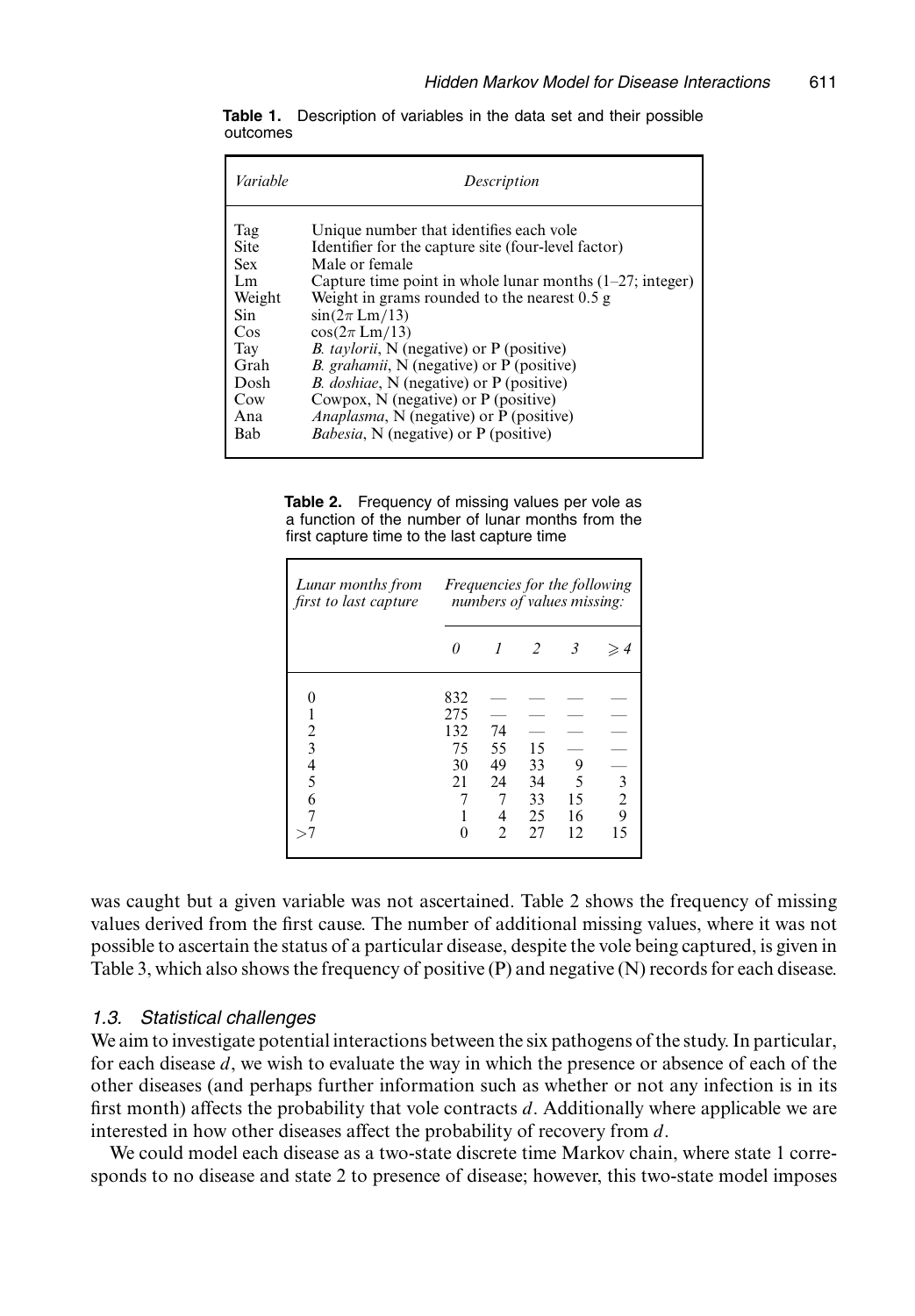| <i>Disease</i>     | Number of additional | <b>Number</b> | <b>Number</b> |
|--------------------|----------------------|---------------|---------------|
|                    | missing values       | of N          | of P          |
| <b>B</b> . doshiae | 46                   | 3583          | 715           |
| B. grahamii        | 44                   | 3468          | 832           |
| <b>B.</b> taylorii | 32                   | 3139          | 1173          |
| <b>Babesia</b>     | 0                    | 2354          | 1990          |
| Cowpox             | 85                   | 1408          | 2851          |
| Anaplasma          | 6                    | 4107          | 231           |

**Table 3.** Summary information for the six diseases; number of missing values despite the vole being captured and numbers of negative N and positive P responses

a very specific structure. For example the length of any infection is geometrically distributed; however, it might be that the probability of remaining infected when a disease is in its first month (an acute phase) is different from that in subsequent months (chronic phase). It has also been found (e.g. Telfer *et al.* (2010)) that acute and chronic phases of a disease  $d_1$  can have different effects on the probability that a vole contracts disease  $d_2$ . A two-state semi-Markov model (see, for example, Guédon (2003)) could account for the first effect, at the expense of extra complexity, but not the second. To represent both the dynamics and the influence of each disease with minimal extra complexity adequately, therefore, in this analysis the dynamics of all except one of the diseases is modelled as a Markov chain with more than two states. Section 2.1 details the model for each disease.

Only knowledge of the presence or absence of the disease is available to us. In general, this equates to knowledge of a subset of the state space in which the true state must lie, but not to the exact state of the chain. For example, for all except one disease, states 2 and 3 both correspond to the presence of the disease. In disease modelling, HMMs arise when the Markov model for disease progression has several stages, or states, but these are not directly observed (e.g. Guihenneuc-Jouyaux *et al.* (2000) and Chadeau-Hyam *et al.* (2010)). Often the relationship between the state of the Markov chain and the observation is stochastic, although in our case no stochasticity is involved, but the state of the Markov chain is nonetheless hidden. Furthermore, observations are only available to us when the vole has been captured. The forward–backward algorithm (see Section 2.3) can be applied to any discrete time HMM with a finite state space and addresses both of these issues.

We consider  $D = 6$  diseases, and hence six interacting (or coupled) HMMs. It is possible to consider the coupled Markov chains for each disease together as a single Markov chain on an extended state space. In this case the likelihood function is straightforward to evaluate by using the forward–backward algorithm (see for example Zucchini and MacDonald (2009)) and a Bayesian analysis can then be performed by using Markov chain Monte Carlo (MCMC) methods. In our particular scenario the state spaces have size 4, 4, 4, 3, 3 and 2, which would lead to an extended state space of size  $4^3 \times 3^2 \times 2 = 1152$ . Since the forward–backward algorithm applied to an HMM with *n* states takes  $O(n^2)$  operations, a naive implementation of the algorithm applied to the extended state space would have a complexity of  $O(1152^2)$  compared with a complexity of  $O(3 \times 4^2 + 2 \times 3^2 + 2^2)$  for six coupled chains; equivalently, 100000 iterations of an algorithm which deals with each chain separately would take approximately the same central processor unit time as five or six iterations of the single-chain algorithm. In our specific scenario, but certainly not in generality, some of the transition probabilities in each individual chain are 0, and (in our scenario) only 32768 elements of the extended transition matrix would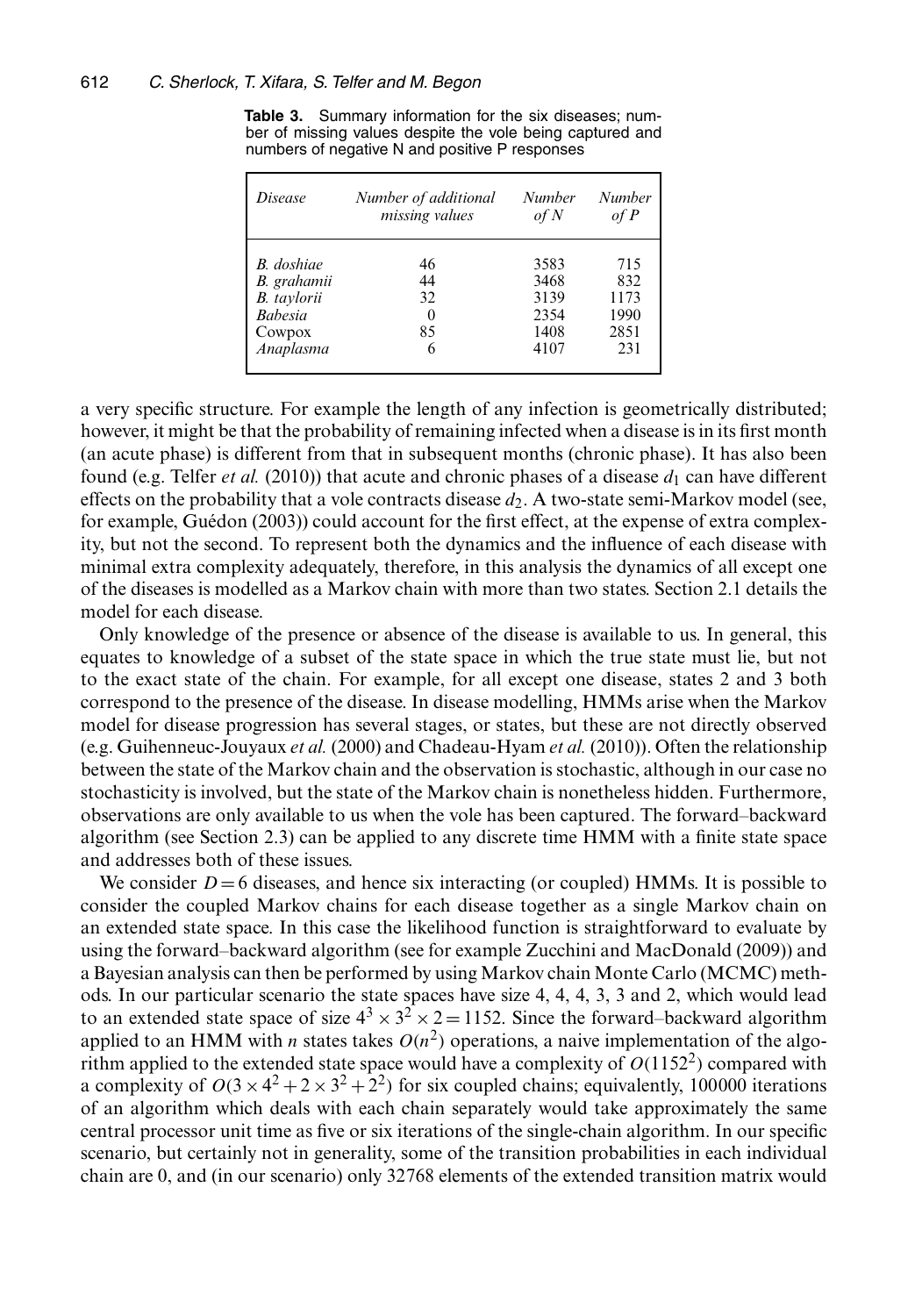be non-zero. The use of sparse matrix routines could therefore reduce the efficiency ratio to approximately 468. Such a reduction in computational efficiency would only be justified if the fraction of missing data were very close to 1 so that the mixing of our Gibbs sampler would be extremely slow.

Pradel (2005) analysed capture–recapture data by using an HMM, and incorporation of covariate information within this framework via an appropriate link function is straightforward (see Lachish *et al.* (2011) and Zucchini and MacDonald (2009) (section 8.5.2)). However, the methodology does not allow the use of multiple HMMs nor, therefore, can it use the state of each HMM as a covariate for the other HMMs. We require six HMMs (one for each disease) and we wish to use covariate information such as the time of year and weight of the vole. Furthermore we wish the covariate set for each disease to include the states of the HMMs for the other diseases. For each disease  $d$ , we shall represent the probability of each possible state change through a logistic regression. However, some of the covariates, the states of the other HMMs, are unknown. Our solution is a Gibbs sampler which employs the forward–backward algorithm and adaptive random-walk Metropolis steps to sample from the true posterior distribution of all of the HMMs and the covariate parameters jointly.

#### *1.4. Outline*

The remainder of this paper is organized as follows. Section 2 describes the model which was used for each disease, gives its likelihood function and outlines the imputation of missing weight values and the other fixed covariate values. The MCMC algorithm is described in Section 3 and we present our results, including the sensitivity study, in Section 4. The paper concludes with a discussion.

The data that are analysed in the paper can be obtained from

http://www.blackwellpublishing.com/rss

## **2. Modelling the hidden and missing data**

#### *2.1. Hidden Markov models and notation*

HMMs are used when observations are influenced by a Markov process but the state of the Markov process itself cannot be determined exactly from the observations. Usually the relationship between the Markov process and the observation process is stochastic, but (as in our application) this need not be so. For various examples and applications of HMMs see, for example, Zucchini and MacDonald (2009). Purely to simplify our subscript notation we consider each vole to have been first observed at a local (to the vole) time of 1 and last observed at (local) time T. For disease  $d$  ( $d = 1, \ldots, D$ ), let the state space for the Markov chain be  $\mathbb{S}^{|d|}$  and the state space for the observation process be  $\mathbb{Y} := \{N, P\}$ . For a given vole and for disease d, the unobserved Markov chain and the observations are respectively

$$
\mathbf{X}^{[d]} := (X_1^{[d]}, X_2^{[d]}, \dots, X_T^{[d]}) \in (\mathbb{S}^{[d]})^{\mathrm{T}}
$$

and

$$
\mathbf{Y}^{[d]} := (Y_1^{[d]}, Y_2^{[d]}, \dots, Y_T^{[d]}) \in (\mathbb{Y} \cup \{\text{missing}\})^T.
$$

Note that  $Y_t^{[d]}$  is conditionally independent of  $X_1^{[d]}, \ldots, X_{t-1}^{[d]}, X_{t+1}^{[d]}, \ldots, X_t^{[d]}$  given  $X_t^{[d]}$ . The observed process  $\{Y^{[d]}\}\in\mathbb{Y}$  is related to the state of the hidden process  $\{X^{[d]}\}\$  by a likelihood vector  $\mathbf{l}_{t}^{[d]}$ , which has elements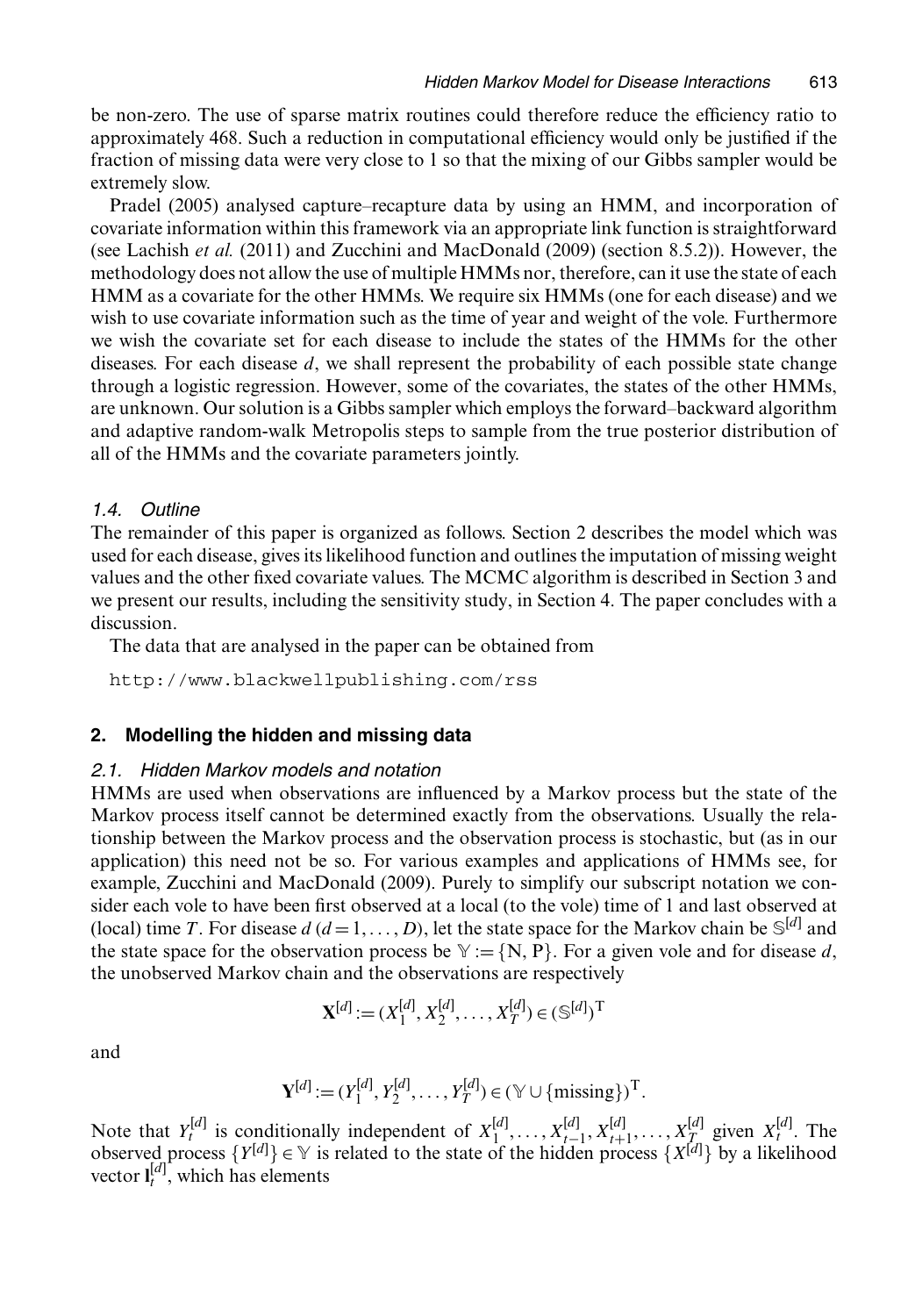614 *C. Sherlock, T. Xifara, S. Telfer and M. Begon*

$$
l_{t,i}^{[d]} = \begin{cases} \mathbb{P}(Y^{[d]} = y_t^{[d]} | x_t^{[d]} = i) & \text{if } y_t^{[d]} \in \{N, P\}, \\ 1 & \text{if } y_t^{[d]} = \text{missing.} \end{cases}
$$

This vector is defined for each disease in Section 2.5.

We take the discrete time interval of each Markov chain to be 1 lunar month. Since trapping sessions in winter took place every 2 lunar months (see Section 1.2) this inevitably leads to missing observations for any vole caught several times over the winter, even if it is caught at every trapping session. For each unknown transition probability (see Section 2.5) we have a logistic regression model; for example the probability  $p_{11,t}^{[d]}$  that a given vole will be in state 1 (disease d absent) at time  $t + 1$  given that it is in state 1 at time t is given by

$$
logit(p_{11,t}^{[d]}) = (\mathbf{z}_t^{[d]})^T \boldsymbol{\beta}_{11}^{[d]}.
$$

Here  $z_t^{[d]}$  is the vector of covariates at time t, which for all models includes the states of the other diseases at time t,  $\mathbf{x}_t^{[-d]}$ , as well as a deterministic covariate vector  $\mathbf{z}_t^{*[d]}$ . This deterministic ovariate vector  $\mathbf{z}_t^{*[d]}$ . vector was chosen via forward fitting of logistic regression models that were very similar to those of Telfer *et al*. (2010) and Begon *et al.* (2009) (see Section 1.1). However, whereas Telfer *et al*. (2010) and Begon *et al.* (2009) allowed both the current covariates and covariates 1 lunar month into the future to influence the response 1 lunar month into the future, we allow only the current covariates to influence the future response; further details are available in Xifara (2012). For all diseases the deterministic vector consists of a time trend (lunar month Lm as a continuous covariate), a seasonal cycle in the form of sin and cos, and sex, weight and site. The covariate vector for cowpox also includes a different trend with lunar month for each site, and for all other diseases it allows for a different seasonal cycle for each sex (see Table 1 for detailed covariate descriptions).

We denote the transition probability matrix from time t to t +1 for disease d by  $P^{[d]}(B^{[d]}, \mathbf{x}_t^{[-d]})$  $\mathbf{z}_t^{[d]}$ , i.e.  $P_{i,j}^{[d]}(\beta^{[d]}, \mathbf{x}_t^{[-d]}, \mathbf{z}_t^{[d]}) = \Pr(X_{t+1}^{[d]} = j | X_t^{[d]} = i)$ , and let the initial distribution for the hidden chain be π<sup>[d]</sup>. Fig. 1 depicts a simplification of our scenario, where there are just two diseases. Note that the states of all chains at time  $t + 1$ ,  $X_{t+1}^{[1]}$ ,  $\ldots$ ,  $X_{t+1}^{[D]}$ , are independent conditional on the states of all chains at time  $t$ .

#### *2.2. Likelihood function*

We now provide full detail of the likelihood for a given vole. The likelihood for the data is simply the product of these likelihoods over all 1841 voles. Let  $\beta^{[1:D]} := (\beta^{[1]}, \beta^{[2]}, \ldots, \beta^{[D]}),$  $\mathbf{y}^{[1:D]} = (\mathbf{y}^{[1]}, \mathbf{y}^{[2]}, \dots, \mathbf{y}^{[D]})$  and  $\mathbf{x}^{[1:D]} = (\mathbf{x}^{[1]}, \mathbf{x}^{[2]}, \dots, \mathbf{x}^{[D]})$ . The conditional independence structure leads to a complete-data likelihood of

$$
L(\mathbf{y}^{[1:D]}, \mathbf{x}^{[1:D]}; \boldsymbol{\beta}^{[1:D]}, \boldsymbol{\pi}^{[1:D]}) = \prod_{d=1}^D \pi^{[d]}_{x_1^{[d]}} I^{[d]}_{1,x_1^{[d]}} \prod_{t=1}^{T-1} P^{[d]}_{x_t^{[d]}, x_{t+1}^{[d]}} (\boldsymbol{\beta}^{[d]}, \mathbf{x}_t^{[-d]}, \mathbf{z}_t^{[d]}) I^{[d]}_{t+1,x_t^{[d]}}.
$$

The observed data likelihood for the vole is then

$$
L(\mathbf{y}^{[1:D]};\beta^{[1:D]},\pi^{[1:D]}) = \sum_{\mathbf{x}^{[1:D]}\in\mathbb{S}_+^{\mathrm{T}}} L(\mathbf{y}^{[1:D]},\mathbf{x}^{[1:D]};\beta^{[1:D]},\pi^{[1:D]}),\tag{1}
$$

where  $\mathbb{S}_* := \mathbb{S}^{[1]} \times \ldots \times \mathbb{S}^{[D]}$ . For a single chain the summation over the hidden states can be written as a matrix product; this simplification is not possible for coupled chains as the transition matrix for each disease depends on the state of each of the other diseases. Our Bayesian analysis requires prior distributions for *β*[1:D] and *π*[1:D] , which are detailed in Section 3.1. The product of the observed data likelihoods over all voles multiplied by the prior distribution for *β*[1:D] and  $\pi^{[1:D]}$  gives, up to a constant of proportionality, the joint posterior for  $\beta^{[1:D]}$ ,  $\pi^{[1:D]}$  and  $\mathbf{x}^{[1:D]}$ .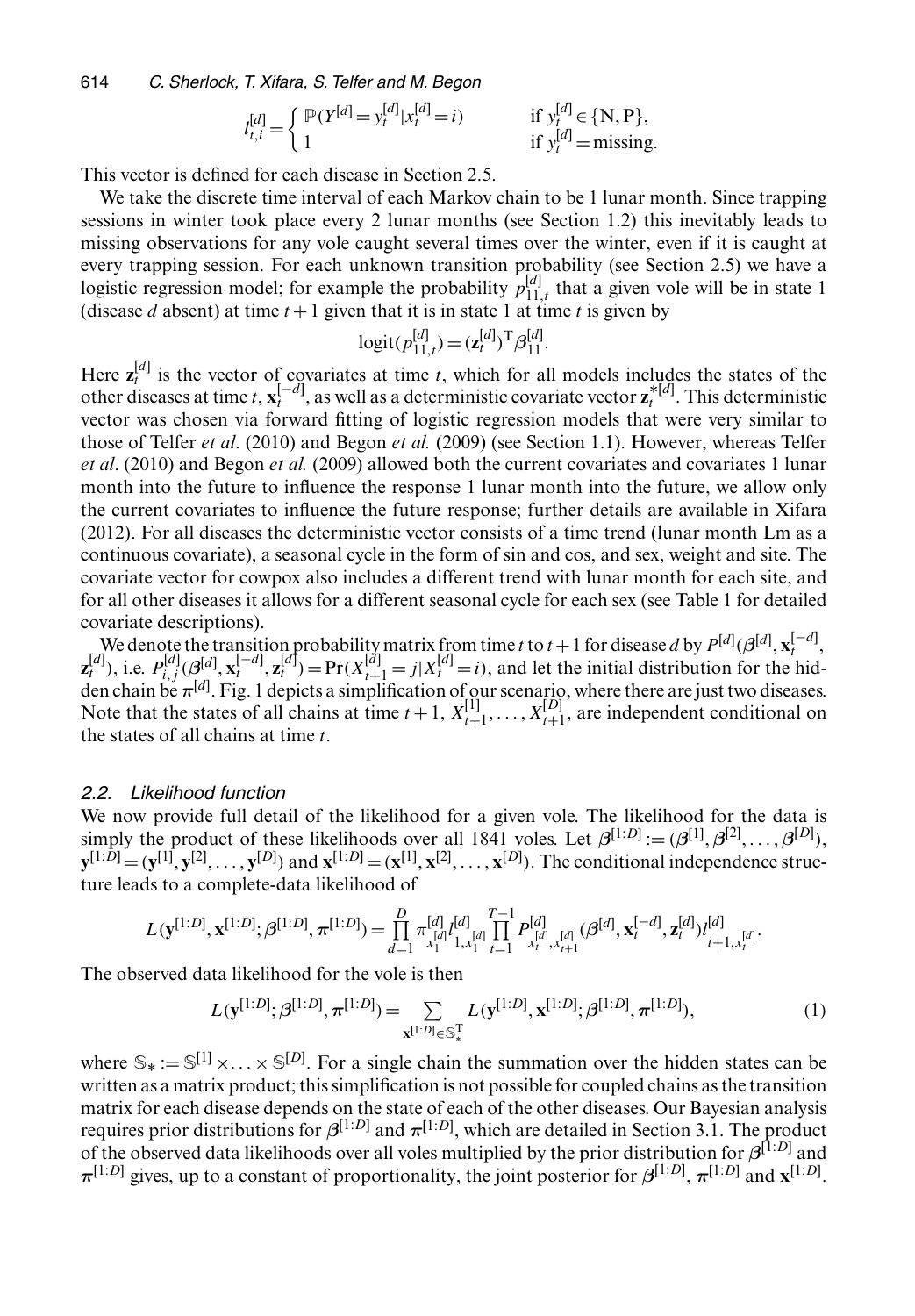

**Fig. 1.** Directed graph of a realization of two parallel HMMs where  $y_t^{[d]}, t = 1, ..., 5$ , where present, are the observed values of disease  $d$  ( $d = 1, 2$ ) and  $X_t^{[d]}, t = 1, ..., 5$ , are the states of the hidden Markov chain for on the (unknown) covariate parameters; to simplify the presentation and to focus on the coupled HMM we<br>omit the deterministic covariate vectors **z** i<sup>[d]</sup>.

## *2.3. The forward–backward algorithm*

The forward–backward algorithm that was developed by Baum *et al.* (1970) (see also Zucchini and MacDonald (2009), Scott (2002), Rabiner (1989) and Chib (1996), for example) may be applied to any discrete time HMM with a finite state space and provides us with two useful tools. The *forward recursion* is a computationally efficient algorithm for calculating the likelihood of the observed data, whereas the *backward recursion* provides us with the distribution of each hidden state  $X_t$ , given the state at the next time point,  $x_{t+1}$ , and all of the observations. Both will form part of the Gibbs sampling scheme that will be described in detail in Section 3.2.

## *2.4. Other missing covariates*

As mentioned in Section 1.3, for many voles not all of the covariates are available. For a given vole, the covariates sex, site and Lm clearly carry over to the missing records. The unobserved disease states will be treated dynamically and will be sampled from the conditional distribution as part of the Gibbs sampling scheme (see Section 3.2). Such sampling could perhaps also be performed for weight. However, here we adopt a simpler approach whereby each missing weight value is imputed once via linear interpolation between the two nearest observed values for that vole. The robustness of inference to other sensible imputed weight values obtained by using a growth model is investigated in Section 4.3.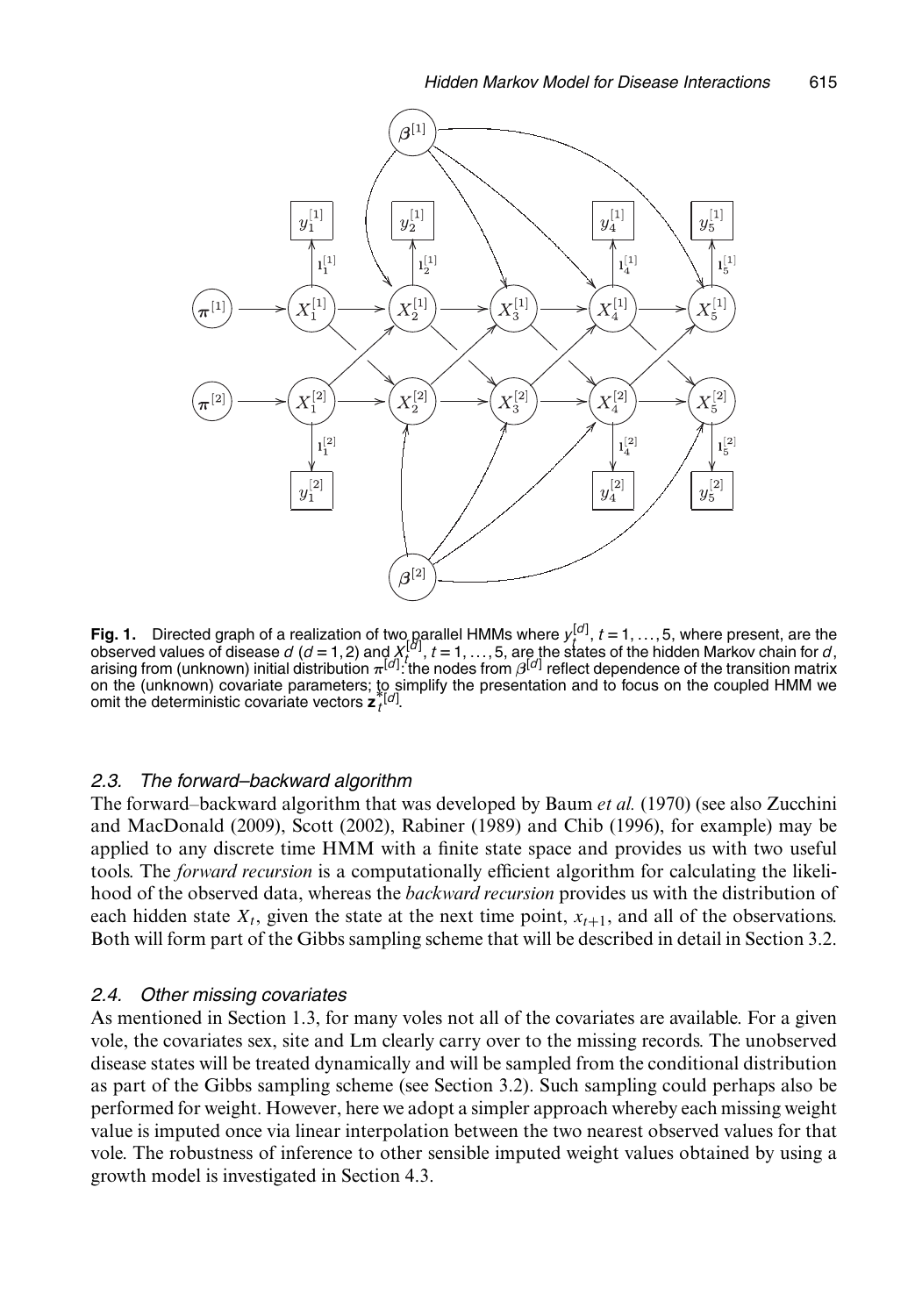#### 616 *C. Sherlock, T. Xifara, S. Telfer and M. Begon*

# *2.5. Details of the Markov models for individual diseases*

The remainder of this section gives a brief description of each disease in the study and describes the HMM that is used to model it. All transition probabilities are time dependent since some of the covariates are time dependent; however, for ease of notation we drop any explicit reference to this time dependence. A more detailed description of the host resources that are required by these parasites and a discussion about host immune responses can be found in Telfer *et al*. (2008).

### *2.5.1. Bartonella species*

*Bartonella* is a genus of bacteria that infects mammals (including humans), which is usually transmitted by arthropods. The species that are investigated here are transmitted by fleas (Bown *et al.*, 2004). We assume that the effect of other diseases and covariates on the probability that a vole will recover from a particular *Bartonella* species after the second (third, fourth etc.) lunar month is the same as for the effect on the probability of recovery after the first month; there are no grounds for assuming otherwise. However, since the majority of *Bartonella* infections last for 1 month and only a few last more than 2 (Birtles *et al.*, 2001; Telfer *et al.*, 2008) the overall probabilities of recovering after the first and second month are likely to be different. Additionally a vole's chance of contracting a particular *Bartonella* species for the first time might be different from the chance of contracting it again after recovery from it in the past, although, again, there is no reason to assume that the effects of other diseases and covariates on this are likely to be different. This suggests that each *Bartonella* species could be sensibly modelled by using a Markov chain with four states: 1, no infection; 2, new infection; 3, old infection; 4, uninfected but has had a past infection. However, the observed sequence indicates either negative N or positive P status. In particular, an observation of  $y_t^{[d]} = N$  corresponds to a hidden process of  $X_t^{[d]} = 1$  or  $X_t^{[d]} = 4$  with likelihood vector  $I_t^{[d]} = (1, 0, 0, 1)$ , and an observation of  $y_t^{[d]} = P$  corresponds to  $X_t^{[d]} = 2$  or  $X_t^{[d]} = 3$  with  $I_t^{[d]} = (0, 1, 1, 0)$ . The time inhomogeneous transition probability matrix from time t to time  $t + 1$  for this Markov chain is

$$
P = \begin{pmatrix} 1 - p_{12} & p_{12} & 0 & 0 \\ 0 & 0 & 1 - p_{24} & p_{24} \\ 0 & 0 & 1 - p_{34} & p_{34} \\ 0 & p_{42} & 0 & 1 - p_{42} \end{pmatrix}.
$$
 (2)

Each transition probability is governed by a logistic regression as follows:

$$
logit(p_{12}) = \beta_{0,12} + \mathbf{z}^{\mathrm{T}} \beta_{\mathrm{contract}},
$$
\n(3)

$$
logit(p_{24}) = \beta_{0,24} + \mathbf{z}^{\mathrm{T}} \beta_{\mathrm{recover}},\tag{4}
$$

$$
logit(p_{34}) = \beta_{0,34} + \mathbf{z}^{\mathrm{T}} \beta_{\mathrm{recover}},\tag{5}
$$

$$
logit(p_{42}) = \beta_{0,42} + \mathbf{z}^{\mathrm{T}} \beta_{\mathrm{contract}}.
$$
 (6)

As justified above, we use the same vector of covariate effects  $\beta_{\text{contract}}$  for the two probabilities related to contracting the particular *Bartonella* species. Similarly we use the same covariate effects for the two probabilities relating to recovery from the disease, *β*recover; we allow only the intercepts to differ. This assumption prevents a further increase in the, already large, number of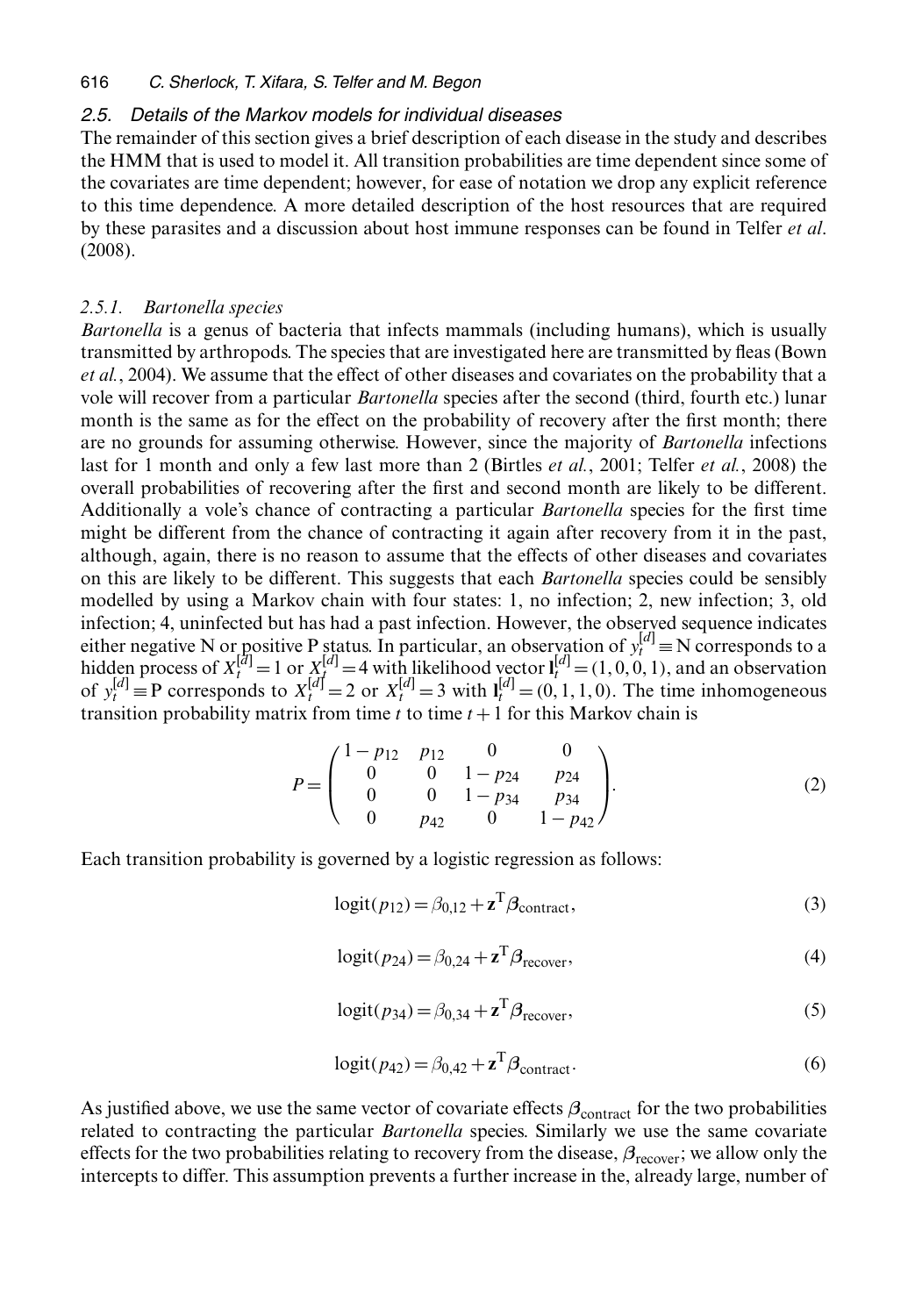parameters to be estimated. For example, the logistic model for the probability of contracting *B. taylorii* for the first time at lunar month  $Lm + 1$  will be

$$
logit(p_{12}^{tay}) = \beta_{0,12} + \beta_{wt} weight + \beta_{Lm} Lm + \beta_{sex} I(male) + \beta_{s2} I(site2) + \beta_{s3} I(site3) + \beta_{s4} I(site4)
$$
  
+  $\beta_{sin} sin + \beta_{cos} cos + \beta_{sex:sin} I(male) sin + \beta_{sex:cos} I(male) cos + \beta_{grah2} I(grah2)$   
+  $\beta_{grah3} I(grah3) + \beta_{grah4} I(grah4) + \beta_{dosh2} I(dosh2) + \beta_{dosh3} I(dosh3)$   
+  $\beta_{dosh4} I(dosh4) + \beta_{bab2} I(bab2) + \beta_{bab3} I(bab3) + \beta_{cow2} I(cow2) + \beta_{cow3} I(cow3)$   
+  $\beta_{ana2} I(ana2).$ 

Here and elsewhere  $I(\cdot)$  denotes the indicator function, and [disease]x is a statement that the hidden chain for [disease] is in state  $x$ .

# *2.5.2. Babesia*

*Babesia microti* can cause haemolytic anaemia in infected hosts. It is a chronic infection, which is to say that once a host has been infected it is never again free of the disease. The effect of a *Babesia* infection on the probabilities of contracting or recovering from one of the other diseases may depend on whether the *Babesia* infection is acute (in its first month) or chronic.

We therefore model *Babesia* by using a Markov chain with the following three states: 1, no infection; 2, acute infection; 3, chronic infection. Here the likelihood vector that connects the states with the observations is analogous to that for *Bartonella* species but ignoring state 4. The transition matrix is

$$
P = \begin{pmatrix} 1 - p_{12} & p_{12} & 0 \\ 0 & 0 & 1 \\ 0 & 0 & 1 \end{pmatrix}.
$$

As in the previous section, a logistic regression relates  $p_{12}$  to the covariates, including the states of the other diseases.

## *2.5.3. Anaplasma*

*Anaplasma phagocytophilum* is a tick-borne bacterium that causes the disease granulocytic ehrlichiosis in humans. In the data set there are relatively few positive records for *Anaplasma* and thus little power to ascertain transition probabilities and covariate effects from a third state of, for example, 'currently uninfected but was previously infected'. Therefore, we use a two-state Markov chain with transition probability matrix

$$
P = \begin{pmatrix} 1 - p_{12} & p_{12} \\ p_{21} & 1 - p_{21} \end{pmatrix},
$$

and separate logistic regressions relating  $p_{12}$  and  $p_{21}$  to the covariates, including the states of the other diseases. This therefore is the only disease for which the underlying Markov model is not hidden.

## *2.5.4. Cowpox*

In voles and other wild rodents, infection with cowpox virus is known to last for approximately 4 weeks (Bennett *et al.*, 1997). The diagnostic test, however, detects antibodies to the virus, not the virus itself. Antibodies appear approximately 2 weeks after contracting the infection but then remain present in the bloodstream of a vole for the rest of its life (Bennett *et al.*, 1997). Since the disease lasts for approximately 1 month we model the progression as a Markov chain with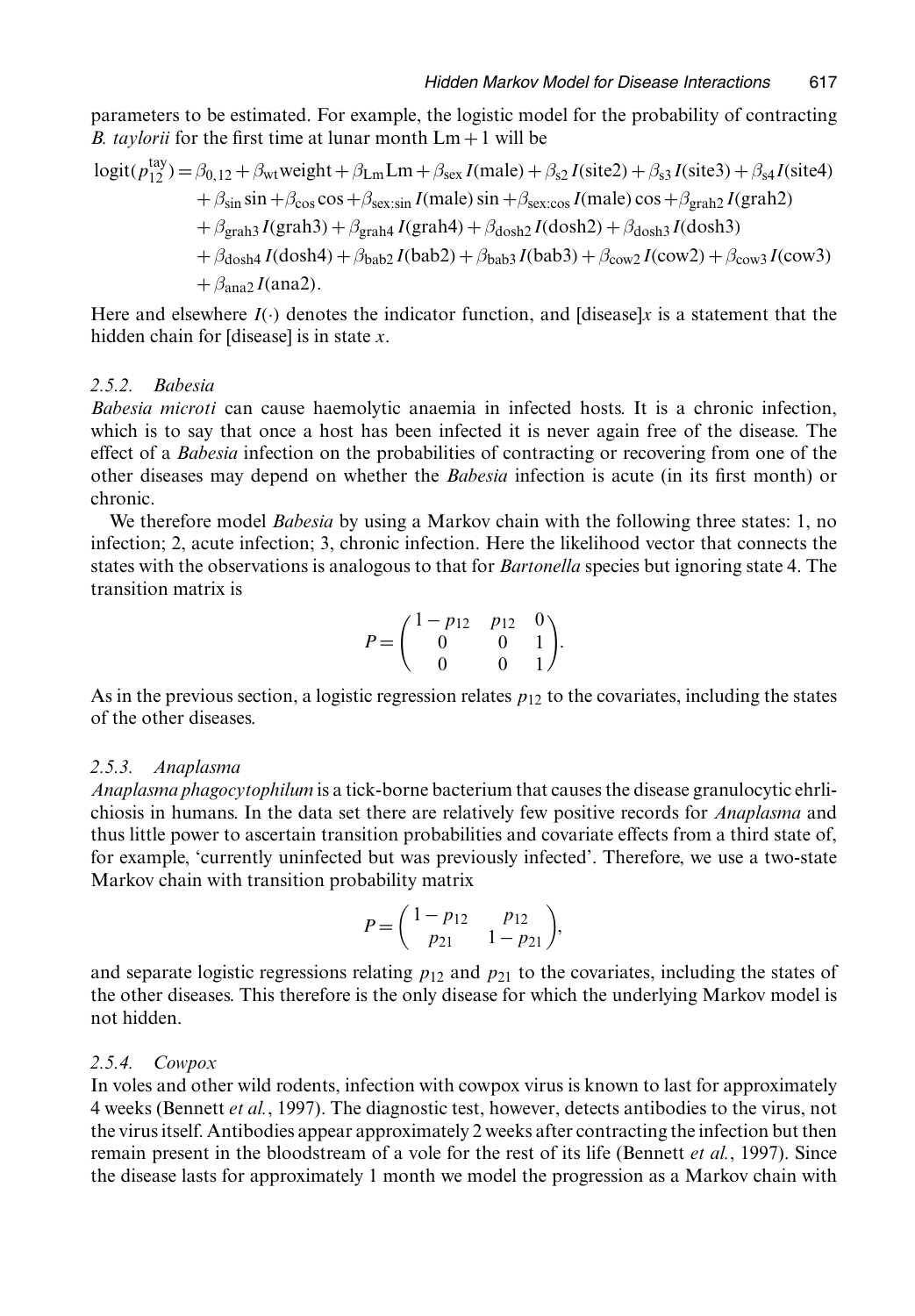three states: 1, antibodies absent and disease absent; 2, antibodies present and disease present; 3, antibodies present and disease absent. Therefore, the form of the transition matrix and the relationship between the states and the response is identical to that for *Babesia*. The difference is in the interpretation: here state 3 corresponds to a positive response but absence of the disease, whereas for *Babesia* state 3 corresponds to a positive response which means that the disease is present.

# **3. Bayesian approach**

## *3.1. Choice of prior*

## *3.1.1. Initial probability distribution*

The likelihood (Section 2.2) and the forward–backward algorithm (Section 2.3) require, for each disease, the initial distribution  $\pi^{[d]}$  of the Markov chain on the set of states for that disease at the first observation time for each vole. Our time inhomogeneous Markov chains admit no limiting distribution and so the popular choice of setting the initial distribution to the limiting distribution of the chain is not available to us.

We choose then to estimate this distribution for each disease through our Gibbs sampler in Section 3.2. We choose independent and relatively vague Dirichlet priors  $\pi^{[d]} \sim \text{Dir}(\alpha^{[d]})$ , with  $\alpha^{[d]}$  set to a vector of 1s with length equal to the cardinality of state space S<sup>[d]</sup>. This is equivalent to a uniform prior on each *π*[d] .

#### *3.1.2. Prior distributions for the regression parameters*

A similar longitudinal data set to the one that we analyse was also available to us. This additional data set arises from an earlier, 3-year study which was conducted using the same sampling design, but where the response for*Bartonella* was a single indicator for presence and absence, rather than an indicator for each species. For each of *Babesia*, *Anaplasma* and cowpox we could therefore fit a logistic regression to a subset of the additional data set as briefly described in Sections 1.1 and 2.1, except that the three indicator covariates for presence or absence of each *Bartonella* species were replaced with a single indicator covariate for presence or absence of at least one *Bartonella* species. Parameter estimates from these analyses were used to inform our choice of prior for similar parameters in our main analysis.

Since the additional data set does not distinguish the *Bartonella* species, there is not an exact correspondence between parameters from the simple analyses and the parameters in our main model, and some of the parameters in our main model have no counterpart in the simple analyses. The priors for each  $\beta^{[d]}$  ( $d = 1, \ldots, D$ ) in our main analysis are independent and Gaussian with covariance matrices that we denote by  $V^{[d]}$ . For *Babesia, Anaplasma* and cowpox, where parameters do approximately correspond, we set the prior mean for the parameter in our main analysis to the maximum likelihood estimate for the corresponding parameter in the simple analysis of the additional data set and the block of  $V^{[d]}$  that is associated with these parameters to nine times the analogous block from the simple analysis. Where no corresponding maximum likelihood estimate exists, the prior mean was set equal to 0 and the block of  $V^{[d]}$  was a diagonal matrix where the diagonal elements were set to 9.

## *3.2. Adaptive Metropolis-within-Gibbs algorithm*

In our data set, the target parameter *β* can be naturally partitioned into six subblocks: one for each disease. In the Gibbs scheme we wish to update the covariate parameters for each given disease d, *β*[d] , by using a *random-walk Metropolis* (RWM) step (see for example Gilks *et al.*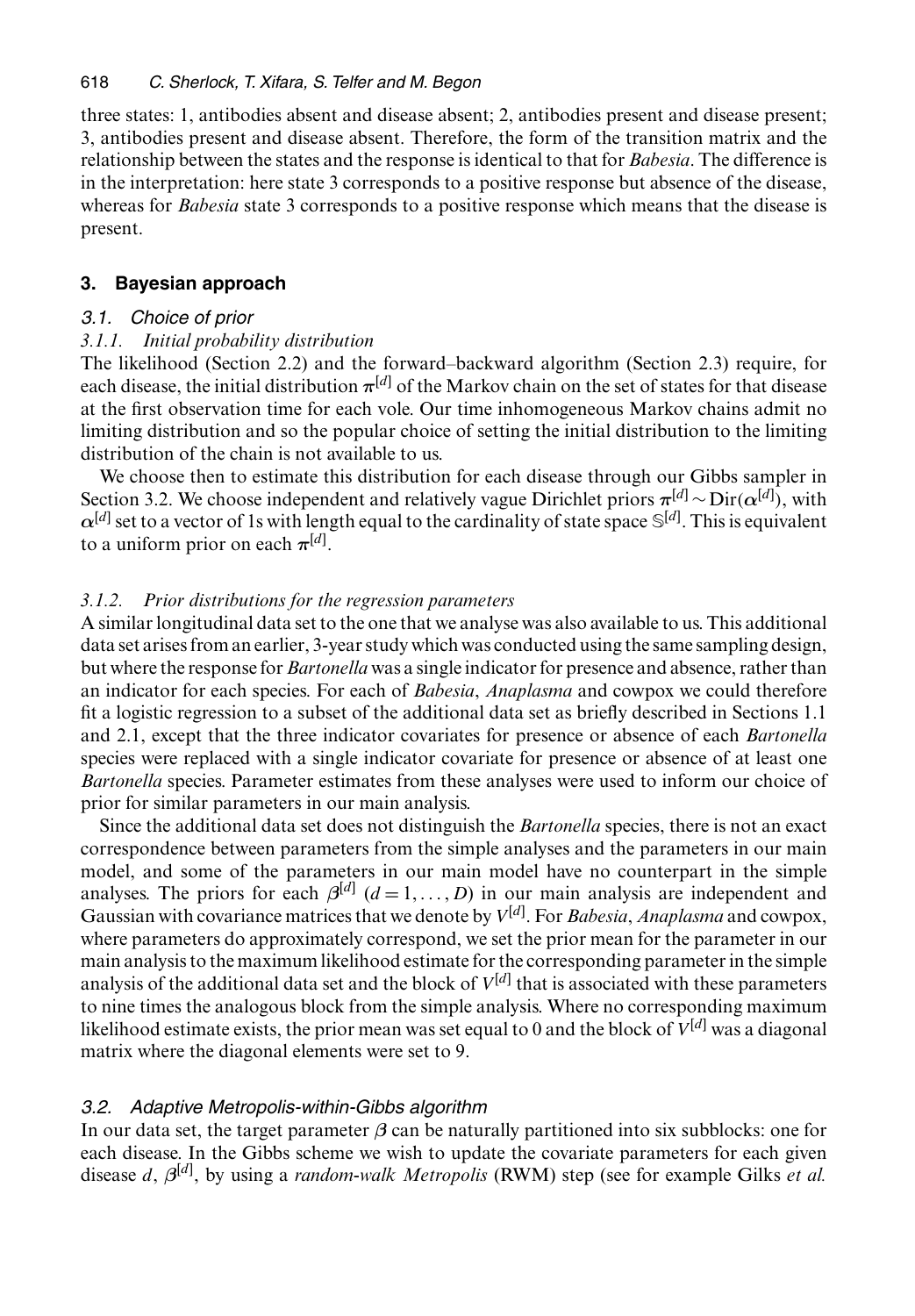(1996)); however, the efficiency of a given RWM algorithm depends heavily on the choice of the variance of the proposal jump,  $\Sigma^{[d]}$ . Both Roberts and Rosenthal (2001) and Sherlock and Roberts (2009) suggested that an RWM algorithm might achieve near optimal efficiency when  $\Sigma^{[d]}$  correctly represents the general shape of the target distribution, e.g. if it is proportional to the variance of *β*[d] or the inverse curvature at the mode. We therefore generalize the *adaptive RWM* algorithm that was described in Sherlock *et al.* (2010) to an *adaptive Metropolis-within-Gibbs* algorithm on D subblocks.

Let  $\beta^{[1:D]} = (\beta^{[1]}, \beta^{[2]}, \dots, \beta^{[D]})$ , where  $\beta^{[d]}$  is the parameter set for the *d*th subblock. A single iteration starts from an initial value  $\beta^{[1:D]}$ , cycles through all the subblocks updating each in turn and finishes with  $\beta^{([1:D]} = (\beta^{([1]}, \beta^{([2]}, \ldots, \beta^{([D]}))$ . In the update for the *d*th block the current and proposed values are respectively

$$
\beta^{[1:D]} := \beta'^{[1]}, \dots, \beta'^{[d-1]}, \beta^{[d]}, \beta^{[d+1]}, \dots, \beta^{[D]},
$$
  

$$
\beta^{*[1:D]} := \beta'^{[1]}, \dots, \beta'^{[d-1]}, \beta^{[d]} + \varepsilon, \beta^{[d+1]}, \dots, \beta^{[D]}.
$$
 (7)

Here the proposal jump  $\varepsilon$  in expression (7) for the dth subblock at the *n*th iteration is sampled from a mixture distribution:

$$
\varepsilon \sim \begin{cases} N\{0, (m_n^{[d]})^2 \tilde{\Sigma}_n^{[d]}\} & \text{with probability } 1 - \delta, \\ N\{0, (m_0^{[d]})^2 \Sigma_0^{[d]}\} & \text{with probability } \delta. \end{cases}
$$
(8)

Here  $\delta$  is a small positive constant, which we set to 0.1,  $\Sigma_0^{[d]}$  is a fixed covariance matrix and  $m_0^{[d]}$  is set to the theoretically derived value 2.38/ $k^{1/2}$  (Roberts and Rosenthal, 2001), where k is set to the theoretically derived that  $\Sigma_n^{[d]}$  is the estimated variance of  $\beta^{[d]}$  by using the sample from the Markov chain to date. The scaling factor  $m_n^{[d]}$  for the adaptive part is initialized to  $m_0^{[d]}$ . Sherlock *et al.* (2010) detailed the adaptation of the scaling factor at each iteration, which leads to an equilibrium acceptance rate of 25%, which is close to the optimal acceptance rate (approximately 23%) that was derived by Roberts and Rosenthal (2001).

The conditional likelihood for  $\beta^{[d]} | y^{[d]}$ ,  $x^{[-d]}$ ,  $\pi^{[d]}$  is calculated by using the forward part of the forward–backward algorithm for disease d. This provides the conditional posterior for *β*[d] and hence the acceptance probability for the proposed value of  $\beta^{[d]}$ . The states of the hidden Markov chain for disease  $d$  can then be sampled from their conditional distribution given the observed data for that disease,  $\pi^{[d]}$ ,  $\beta^{[d]}$ , and the states of the other diseases using the backward part of the forward–backward algorithm.

Given the states of the hidden chain for a particular disease  $d$  and, in particular, the initial state for each vole, the conditional conjugacy of the Dirichlet distribution allows straightforward sampling from the conditional posterior for *π*[d] .

We therefore simulate from the joint posterior distribution of the coefficients of the logistic regressions for the transition probabilities, the hidden disease states and the initial probability distribution of the hidden states with the following MCMC algorithm.

At the start of the current iteration of the chain let the covariate parameters be  $\beta$ <sup>[1:*D*]</sup>, let the hidden states be **X**[1:D] and the initial distribution of the hidden states be *π*[1:D] ; denote their values at the start of the next iteration as  $\beta^{l[1:D]}$ ,  $\mathbf{X}^{l[1:D]}$  and  $\pi^{l[1:D]}$  respectively.

Each iteration of the Gibbs sampler is as follows.

*Step 1*: perform an adaptive RWM update according to  $\beta^{\prime[1]}[y^{[1]}, \beta^{[1]}, x^{[2:D]}, \pi^{[1]}]$ .

*Step 2*: simulate the hidden states for the first disease from  $\mathbf{X}^{(1)}|\mathbf{y}^{(1)}, \beta^{(1)}, \mathbf{x}^{(2:D)}, \pi^{[1]}$ .

*Step 3*: simulate the initial probability distribution of the chain for the first disease  $\pi^{[1]}|{\bf x}^{[1]}$ . *Step 4*: perform an adaptive RWM update according to  $\beta^{\prime[2]}|y^{[2]}, \beta^{[2]}, x^{\prime[1]}, x^{[3:D]}, \pi^{[2]}$ 

*Step 5*: simulate the hidden states for the second disease from  $\mathbf{X}^{[2]}|\mathbf{y}^{[2]}, \beta^{[2]}, \mathbf{x}^{[1]}, \mathbf{x}^{[3:D]}, \pi^{[2]}$ .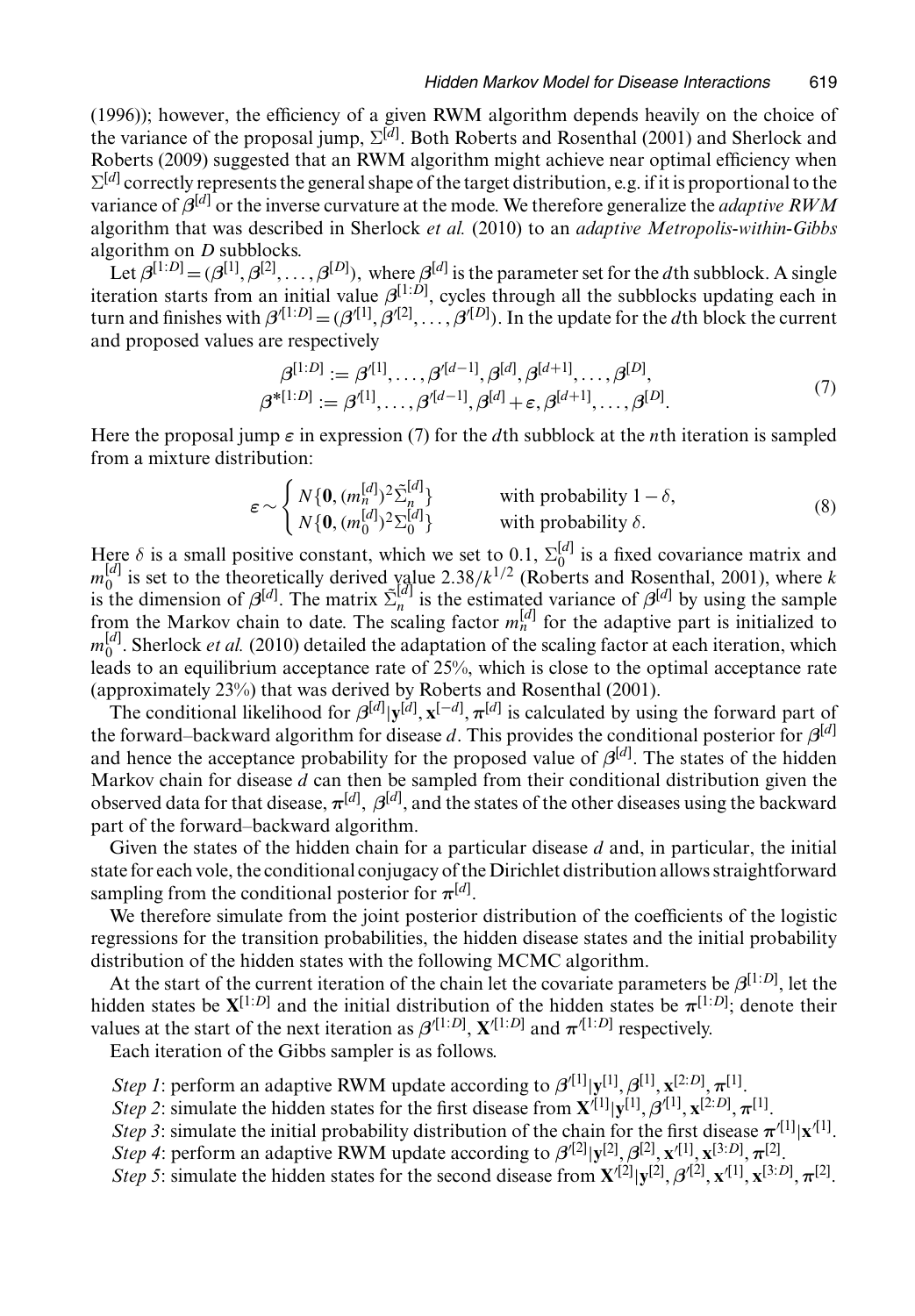*Step 6*: simulate  $\pi^{/[2]}|x^{/[2]}$ . :

:

*Step* 3*D* − 2: perform an adaptive RWM update according to  $\beta^{[D]} | \mathbf{y}^{[D]}, \beta^{[D]}, \mathbf{x}^{[1:D-1]}, \pi^{[D]}$ .  $Step 3D - 1$ : simulate  $\mathbf{X}^{[D]}|\mathbf{y}^{[D]}, \beta^{[D]}, \mathbf{x}^{[1:D-1]}, \pi^{[D]}.$ *Step* 3*D*: simulate  $\pi^{[D]} | \mathbf{x}^{[D]}$ .

The adaptive RWM step requires the fixed covariance matrix  $\Sigma_0^{[d]}$ . For each disease, a separate non-adaptive RWM step was performed for the logistic regressions coefficients that are associated with the HMM for this disease that are not associated with the other diseases, e.g. weight and sex. The block of  $\Sigma_0^{[d]}$  that is associated with these covariates was estimated directly from this run. Each of the remaining  $\beta$ -coefficients was given a small proposal variance and was assumed to be uncorrelated with any of the other coefficients. Also to ensure a sensible non-singular  $\hat{\Sigma}_n^{[d]}$ , for each disease, proposals from the adaptive part were only allowed once at least 1000 proposed jumps had been accepted.

#### **4. Analysis and results**

#### *4.1. Convergence of the algorithm and model diagnostics*

All the computationally intensive parts of the algorithm were coded in C within an R (R Development Core Team, 2012) wrapper. On a computer with an Intel Nehalem 2.26 GHz central processor unit, 100000 iterations of the algorithm took approximately 3 h.

Three independent Markov chains of length 350000 were generated from the algorithm in Section 3.2; each chain was started from a different position. Six of the 233 trace plots from one of the chains are reproduced in Fig. 2. For most of these, over the first few tens of thousands of the iterations the variance of the proposal increases as the adaptive algorithm learns the shape of the posterior; this was so in many of the 233 trace plots.

The Gelman–Rubin statistic (Gelman and Rubin, 1992) R was calculated from the three chains for each of the 233 components of *β*. Fig. 3 shows the mean of the estimated R-statistics, the maximum of the estimated R-statistics along with the maximum of the 97.5% quantiles of R-statistics, plotted against iteration number. The plot suggests that a burn-in period of 150000 iterations should be more than sufficient. Inference is therefore performed using the final 200000 iterations from each of the three runs combined.

To assess model fit we examine the posterior predictive distribution of the data (see Robert *et al*. (1999)). We chose, at random, 100 captures where all six diseases were observed and created an alternative data set where all diseases for these captures were marked as missing. We refitted the model and estimated the posterior probabilities  $\hat{p}$  that these artificially removed observations are positive. A Hosmer–Lemeshow test (e.g. Collett (2003)) for each disease provides a p-value for the null hypothesis that each of the true (binary) observations arises from a Bernoulli trial with the given posterior probability. For the six diseases we obtained p-values of 0:443 (*B. doshiae*), 0.188 (*B. grahamii*), 0.061 (*B. taylorii*), 0.141 (*Babesia*), 0.56 (*Anaplasma*) and 0.322 (cowpox).

#### *4.2. Posterior inference*

We are interested in interactions between diseases, e.g. in whether or not the presence or absence of disease  $d_1$  affects the probability of a change of state for disease  $d_2$ . In each logistic regression for each transition matrix, we therefore examine the coefficients that correspond to the states of the other diseases. We are also interested (for *Bartonella*) in whether or not the status of an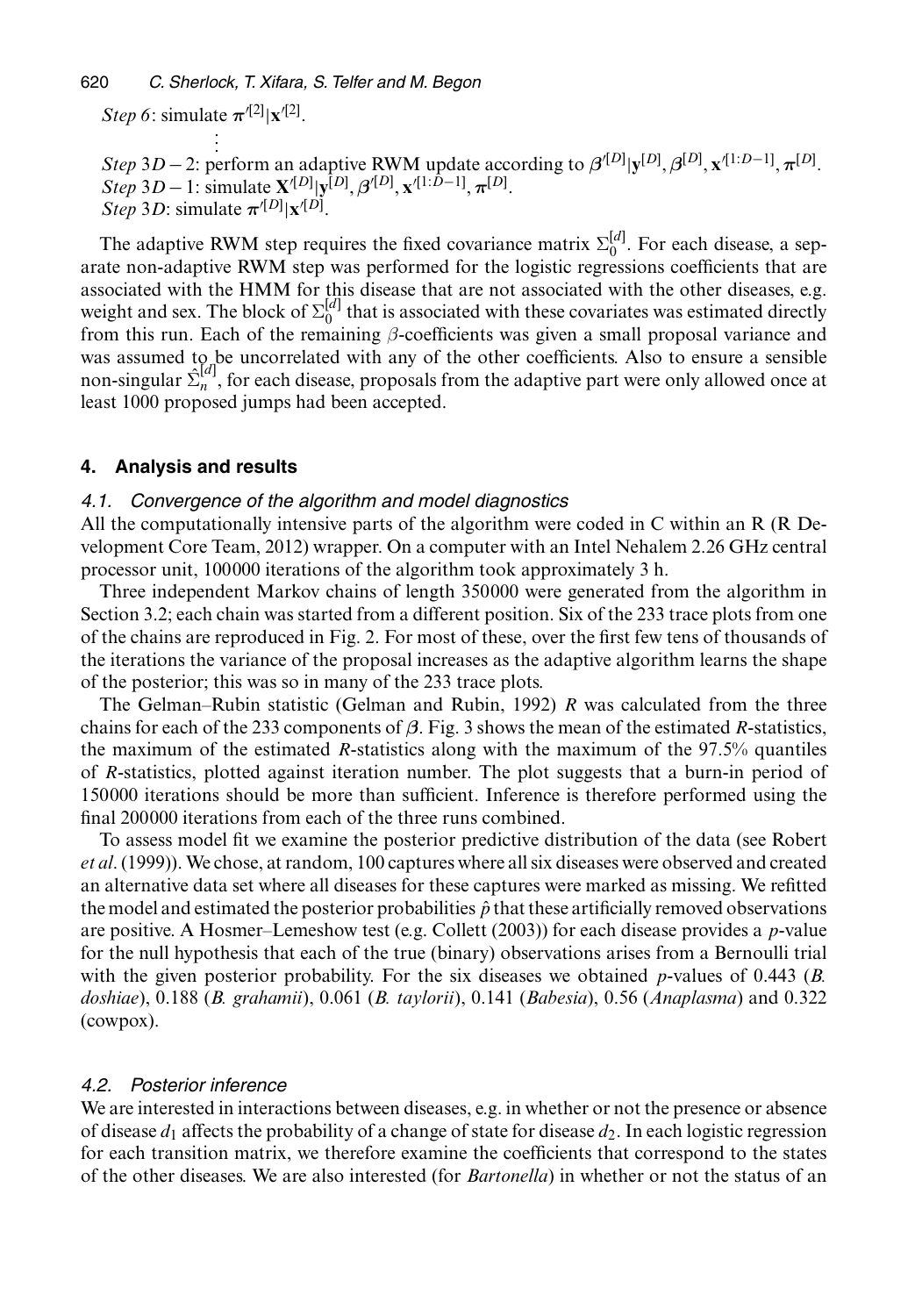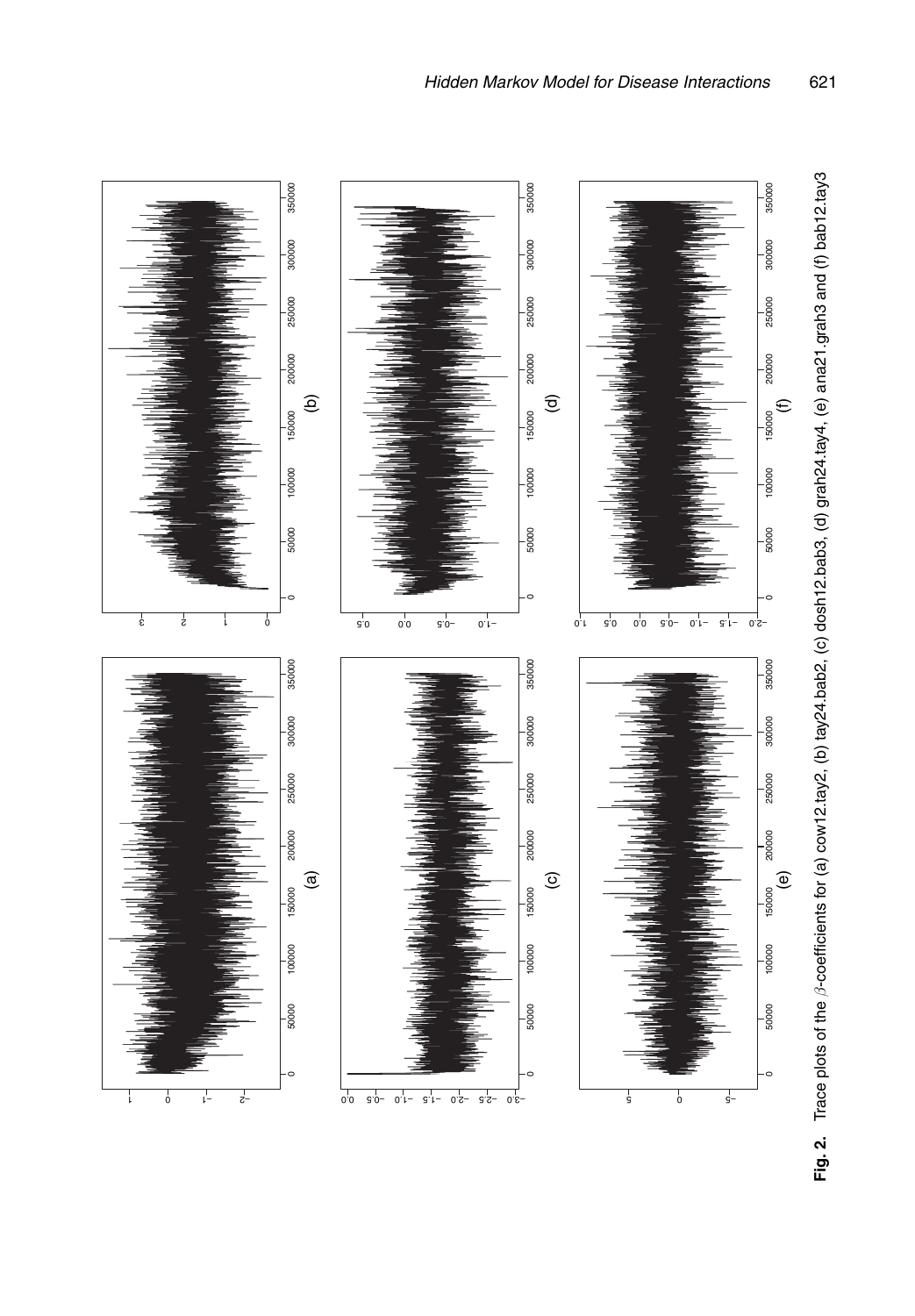

**Fig. 3.** Combined Gelman–Rubin statistics for all 233  $\beta$ s,  $R_1, \ldots, R_{233}$  (the statistics are plotted on a log-scale against iteration number, along with the ideal ratio of log(1) (0) and the threshold of log(1.2) (0.18) suggested in Gelman (1996)): \_\_\_\_\_, mean Gelman-Rubin point estimator (1/233)  $\sum_i R_{i,i}$  \_\_\_\_, maximum -, mean Gelman–Rubin point estimator (1/233)Σ*<sub>i</sub> R<sub>i</sub>*; – ⋅ – ⋅, maximum Gelman–Rubin point estimator max<sub>i</sub>  $R_i$ ; ......, maximum 97.5% quantile estimate max<sub>i</sub>  $R_{i,0.975}$ 

infection (new or old) affects the chance of recovery, and in whether or not a previous infection affects the chance of a new infection with the same species; these correspond respectively to the contrasts  $\beta_{0.34} - \beta_{0.24}$  and  $\beta_{0.42} - \beta_{0.12}$ .

Formal model choice, e.g. via reversible jump MCMC sampling (Green, 1995), is computationally infeasible here. Instead we take a high posterior probability that a given parameter or contrast is positive (or a high probability that it is negative) as indicating a potentially important effect. For an individual parameter we might consider  $P($ positive $) > 0.975$  or  $P($ positive $) < 0.025$ as indicating a likely effect.We are, however, interested in a total of 116 parameters and contrasts, which raises a similar problem to that of multiple testing in classical statistics. Although considering probabilities below 0.025 or above 0.975 to indicate a possible interaction, we therefore take probabilities below 0:00025 and above 0:99975 as indicating a very probable interaction.

Table 4 shows those parameters for which the posterior probability of positivity is either above 0:975 or below 0:025. Table 4 shows the posterior median, a 95% credibility interval and the posterior probability that the parameter is positive.

Firstly, and most clearly, the presence of *Babesia* decreases the probability of contracting *Bartonella* and increases the probability of recovery from *Bartonella*. This is true for both chronic and acute *Babesia* infections and for all three species of *Bartonella*. There is no evidence for the reverse interaction, i.e. for the presence of*Bartonella* affecting the chance of contracting*Babesia*.

For two of the three *Bartonella* species (*B. taylorii* and *B. grahamii*) it appears that a vole is less likely to be reinfected following previous exposure whereas it is more likely to recover from an old infection of *B. taylorii* than a new one. Furthermore, there seems to be a decrease in the probability of contracting *B. doshiae* when a vole has been exposed to *B. taylorii* whether or not it is still infected. Finally, infection with *Anaplasma* appears to increase the probability of recovery from *B. grahamii*; there was perhaps some evidence for the same interaction with *B. doshiae* with posterior probability 0.9593. There is no evidence of a change to the probability of recovery from *B. taylorii* (probability 0.416). It is also possible that a current infection with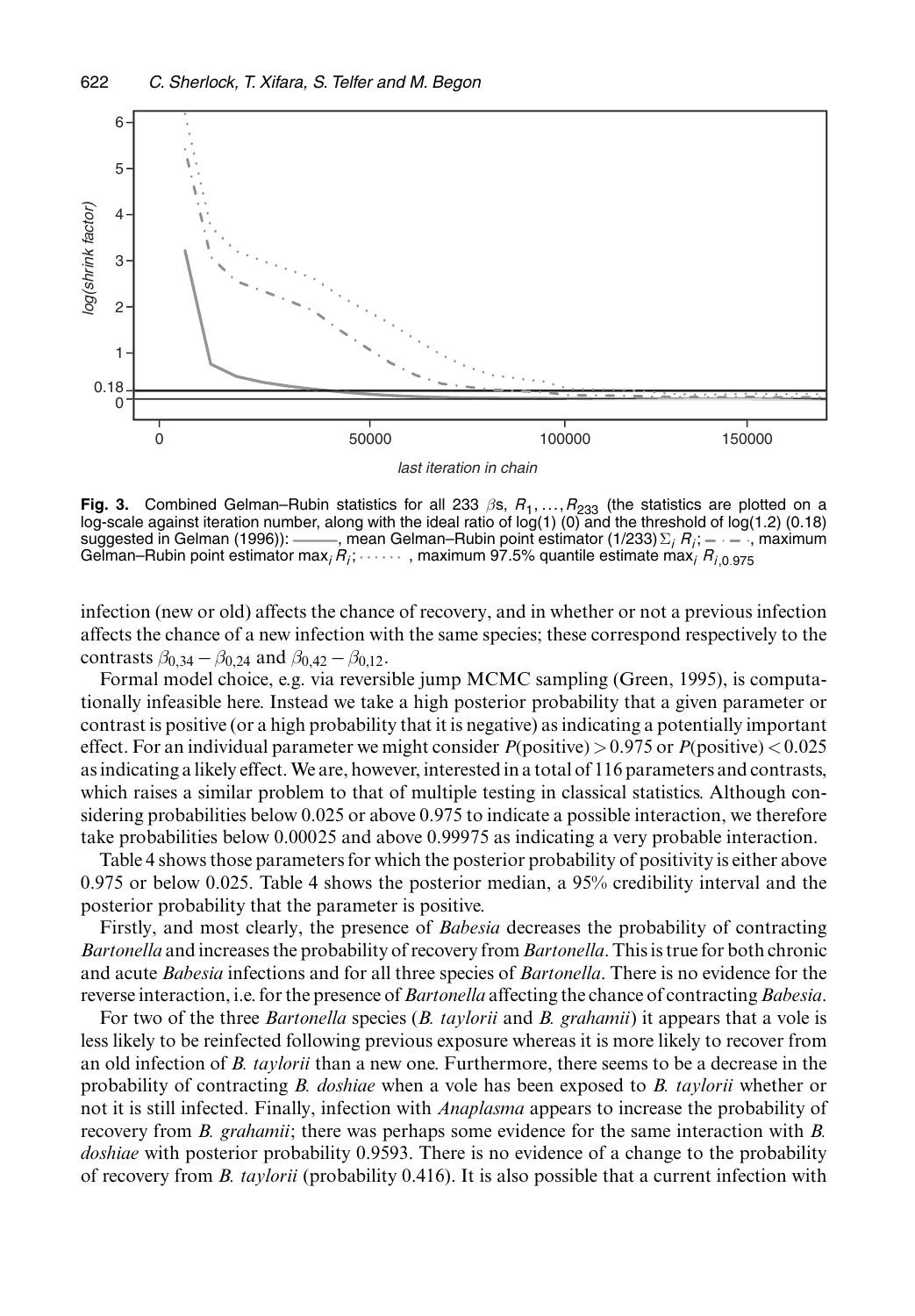| Transition probability                                   | Covariate        | Median    | 95% credibility interval | Posterior<br>probability |
|----------------------------------------------------------|------------------|-----------|--------------------------|--------------------------|
| $p_{12}^{\text{dosh}}$                                   | tay2             | $-1.0124$ | $(-1.8708, -0.1554)$     | 0.0111                   |
|                                                          | tay3             | $-1.1077$ | $(-2.0584, -0.1877)$     | 0.0096                   |
|                                                          | tay4             | $-1.0304$ | $(-1.8046, -0.2278)$     | 0.0077                   |
|                                                          | bab2             | $-1.5636$ | $(-2.4247, -0.8039)$     | 0.0001                   |
|                                                          | bab3             | $-1.7702$ | $(-2.3095, -1.3235)$     | 0.0000                   |
| $p_{24}^{\text{dosh}}$                                   | bab2             | 2.9613    | (1.6459, 4.5298)         | 1.0000                   |
|                                                          | bab <sub>3</sub> | 3.3386    | (1.775, 5.5524)          | 1.0000                   |
|                                                          | cov2             | $-1.01$   | $(-2.0937, -0.0691)$     | 0.0171                   |
| $p_{12}^{\text{graph}}$                                  | bab2             | $-1.2579$ | $(-2.0506, -0.5881)$     | 0.0000                   |
|                                                          | bab <sub>3</sub> | $-2.0294$ | $(-2.6841, -1.5096)$     | 0.0000                   |
| $p_{24}^{\text{graph}}$                                  | bab2             | 2.7818    | (1.1981, 5.0649)         | 0.9999                   |
|                                                          | bab3             | 1.7288    | (0.8899, 2.754)          | 1.0000                   |
|                                                          | ana2             | 1.0284    | (0.0116, 2.1709)         | 0.9764                   |
| $p_{12}^{\text{tay}}$                                    | bab2             | $-1.6933$ | $(-2.6563, -0.815)$      | 0.0001                   |
|                                                          | bab <sub>3</sub> | $-1.3346$ | $(-1.8338, -0.8754)$     | 0.0000                   |
| $p_{24}^{\text{tay}}$                                    | bab2             | 1.5824    | (0.702, 2.5404)          | 0.9997                   |
|                                                          | bab <sub>3</sub> | 1.7513    | (1.0015, 2.6279)         | 1.0000                   |
| $p_{12}^{\rm bab}$                                       | cov <sub>3</sub> | $-0.4939$ | $(-0.9799, -0.0206)$     | 0.0200                   |
| Contrasts                                                |                  |           |                          |                          |
| ,grah<br>,grah<br>$\frac{1}{2}$ <sub>0,12</sub><br>'0.42 |                  | $-1.3248$ | $(-5.6452, -0.2774)$     | 0.0076                   |
| .tav<br>∍tay<br>042<br>$^{\prime}$ 0.12                  |                  | $-4.472$  | $(-8.6604, -2.1214)$     | 0.0015                   |
| ,tay<br>0,24                                             |                  | 1.1762    | (0.555, 1.8601)          | 0.9998                   |

**Table 4.** Posterior summaries of model parameters of interest for which the posterior probability of positivity is either above 0.975 or below 0.025†

†For each parameter the posterior median, a 95% credibility interval and the probability that the parameter is greater than 0 is provided. Each parameter arises from a logistic regression coefficient for a particular transition probability in the HMM for a particular disease. The disease and transition appear in the first column, and the second column indicates the particular disease and state that is influencing the transition probability. State 1 is always taken to be the baseline. The contrasts  $\beta_{0,42} - \beta_{0,12}$  and  $\beta_{0,34} - \beta_{0,24}$  are defined in Section 4.2.

cowpox virus hinders recovery from *B. doshiae* and previous exposure to cowpox prevents infection with *Babesia*.

## *4.3. Sensitivity analysis*

Three somewhat arbitrary choices were made in the set-up of our model and priors: the interpolation scheme that fills in missing weight values, the prior for the initial distribution for the state of the HMM for each disease and vole, and the exact relationship between parameters that are estimated in the simple analysis of the alternative data set and priors for parameters in the HMMs for the main data set.

An alternative for each of these choices is described below. For each alternative three further chains of length 350000 were created and checked for convergence. Then any sizable changes in the conclusions that would be drawn from the posterior distributions of the parameters were noted.

In the main analysis, missing weight values were filled in via linear interpolation. As an alternative we considered the logistic growth curve which was proposed in Burthe *et al*. (2009). We assumed Gaussian residuals for the logarithm of weight and allowed the logistic growth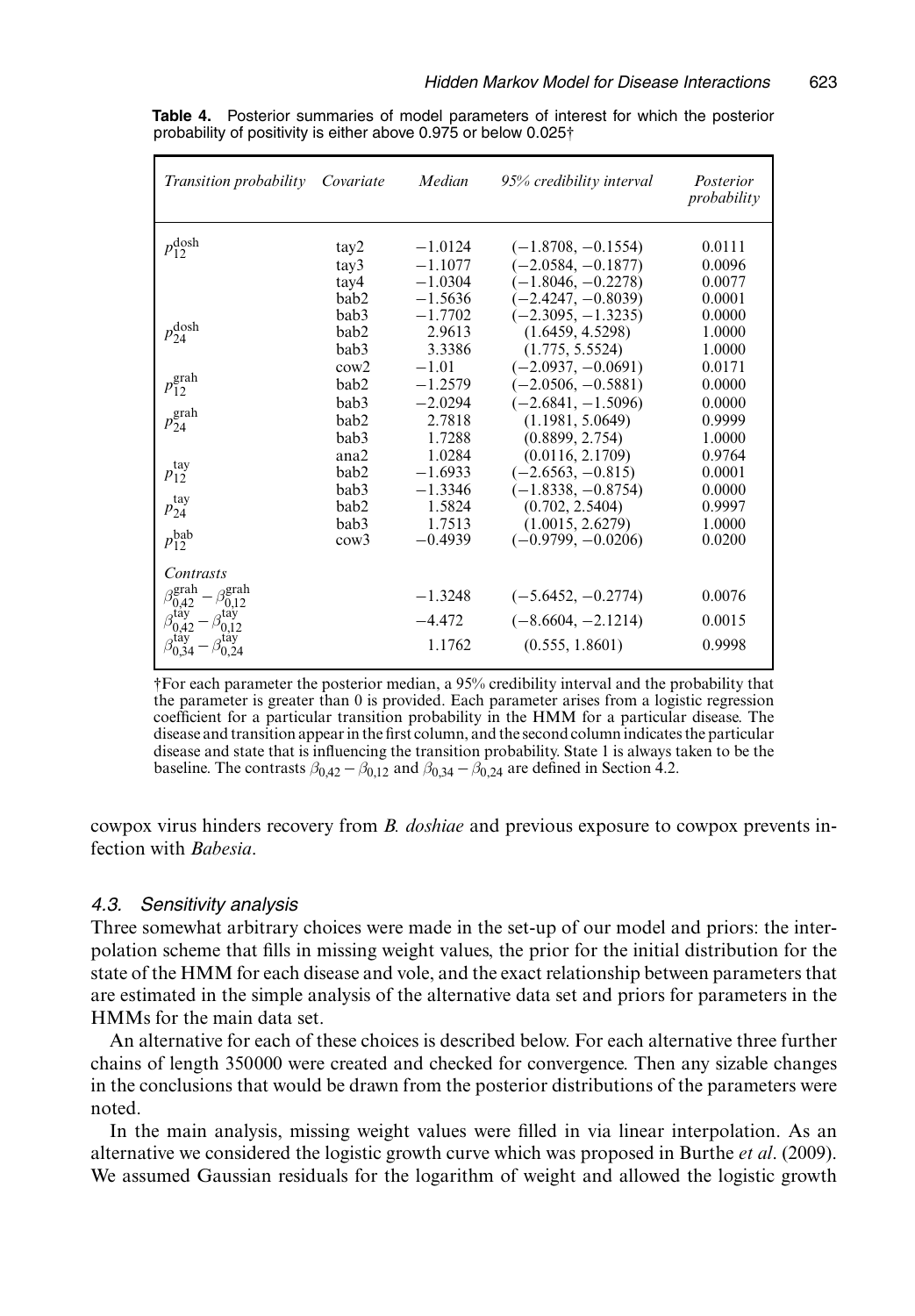parameters to depend on covariates such as the sex of the vole and the time of year; some of the coefficients were also allowed to include subject-specific random effects. More details are provided in Xifara (2012).

The initial distributions for the states of the HMMs for the diseases are assigned independent Dirichlet priors with the parameter for each disease,  $\alpha^{[d]}$ , a vector of 1s. As an alternative prior we set each  $\alpha^{[d]}$  to be a vector of 2s.

In the main analysis, where there was a rough correspondence between a parameter in the simple analysis of the alternative data set and a parameter in the main analysis, we centred the Gaussian prior in the main analysis on the maximum likelihood estimate from the simple analysis and set the covariance matrix to be nine times the estimated covariance matrix from the simple analysis (Section 3.1.2). As an alternative we use vague but proper Gaussian priors for all parameters.

Parameter estimates with the alternative weight scheme or with the alternative prior distribution of the hidden states were very similar to the estimates from the main set-up. For all the significant covariates none of the posterior probabilities changed by more than 0.005. However, the use of vague priors for the parameters noticeably affected one of the 21 covariates in Table 4. The effect on a vole's probability of contracting *Babesia* when the vole had been exposed to cowpox became apparently unimportant, with posterior probability changing from 0:02 to 0.093. No additional covariates became potentially important (i.e.  $p < 0.025$  or  $p > 0.975$ ) in any of the three alternative runs.

#### **5. Discussion**

We have described a coupled discrete time HMM for interactions between diseases in a host and used it to analyse data from a longitudinal study of field voles with records of six different pathogens. The Markov model offers a more detailed description than the existing modelling approach that is described in Section 1.1. Furthermore, by explicitly dealing with the missing observations (which comprise approximately 50% of the data set), the inference methodology that we introduce can use more of the data than the existing standard inference methodology.

Inference is performed via aMetropolis-within-Gibbs sampler that cycles through the diseases and, for each disease conditional on the hidden states of all of the other diseases, samples from the parameters of the logistic regressions for the transition probabilities of the HMM using an adaptive RWM step and then from the exact distribution of the hidden states given these parameters. These two steps use respectively the forward and backward parts of the forward– backward algorithm.

The forward–backward Gibbs sampler (e.g. Chib (1996), Scott (2002) and Fearnhead and Sherlock (2006)) also uses the forward–backward algorithm; however, the motivation is different. The forward–backward Gibbs sampler does not use the likelihood from the forward recursion directly, as this would require a Metropolis–Hasting update; instead the backward recursion provides a sample from the posterior distribution of the hidden states given the parameters. Owing to the conditional conjugacy structure of the problems that is targeted by the forward–backward Gibbs sampler it is then possible to sample exactly from the conditional posterior for the parameters given the hidden states and thus to avoid the Metropolis–Hastings step and the associated tuning. Our logistic regression model for the transition probabilities does not allow a simple Gibbs step for updating the parameters conditionally on the hidden states, and so we content ourselves with a Metropolis–Hastings step for the parameters and, for efficiency of mixing, do not condition on the hidden states for the current disease. After the Metropolis–Hastings step we *then* sample from the hidden states for the disease so that these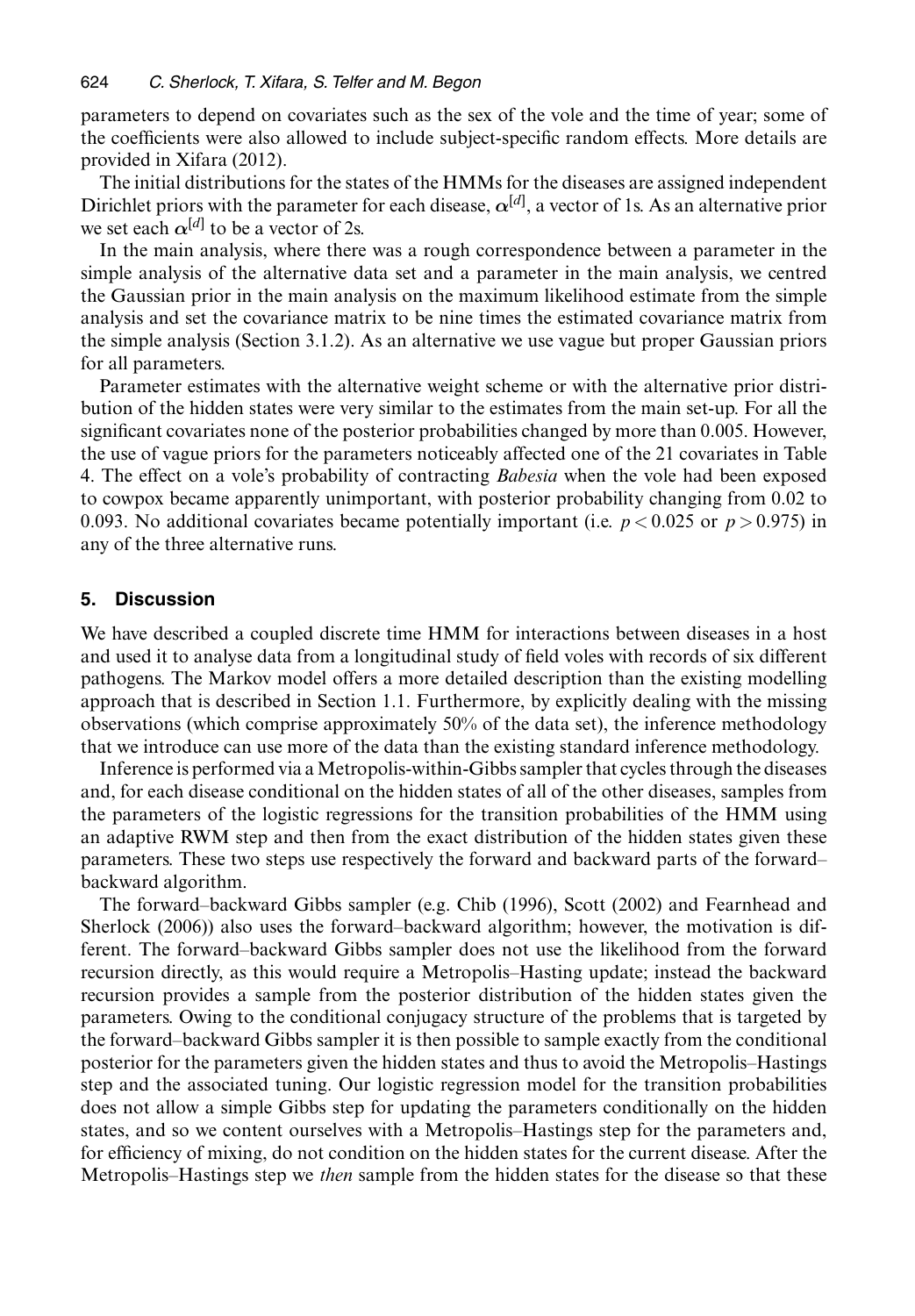can be used as covariates for the other diseases; in effect, we therefore sample from the joint conditional distribution of the parameters and the hidden states for the disease. The forward– backward algorithm could be avoided entirely by updating the logistic regression parameters conditionally on the hidden states for *all* diseases, and by sampling from the distribution of each individual hidden state conditionally on all the other hidden states and the transition parameters (e.g. Robert *et al.* (1993) and Robert and Titterington (1998)). However, we believe that the correlation between hidden states and between these states and the parameters would have led to a very poorly mixing MCMC chain; Scott (2002) has discussed the first aspect of this.

Brand (1997), Saul and Jordan (1999), Rezek *et al*. (2000), Zhong and Ghosh (2002) and Natarajan and Nevatia (2007) all examined inference for coupled HMMs. The directed acyclic graph for the HMMs that they considered is the same as in Fig. 1; however, to allow recursions that are similar to those in the forward–backward algorithm all—except Rezek *et al*. (2000) made the simplifying assumption that the transition probability for a given chain conditional on the others is separable:

$$
P(x_{t+1}^d | \mathbf{x}_t^{[1:D]}) \propto \prod_{i=1}^D f_{i,d}(x_{t+1}^d | x_t^{[i]}),
$$

for some collection of non-negative functions  $f_{i,d}$ . Moreover the computational complexity increases with the square of the sum of the number of states in each chain and, in practice, each of Brand (1997), Saul and Jordan (1999), Rezek *et al*. (2000), Zhong and Ghosh (2002) and Natarajan and Nevatia (2007) considered only two chains. We wish to apply logistic regression rather than to assume separability and to consider six chains; furthermore computational complexity of our algorithm increases with the sum of the squares of the number of states in each chain. Rezek *et al*. (2000) performed Bayesian inference via a Gibbs sampling algorithm that is qualitatively similar to our own; the fully conjugate structure that is used does not, however, allow for the effects of any covariates.

We now examine the most major findings of Section 4.2 and briefly discuss the biological insights that they offer. For *B. taylorii*, voles are more likely to recover from an old infection than a new one, which is to be expected given that more complete histories for individuals indicate that most infections last for only 1 month. Previous data also indicate that infections by *B. doshiae* may last longer than infections by *B. taylorii* and *B. grahamii* (Telfer *et al.*, 2007). Also, for *B. grahamii* and *B. taylorii*, previous infection by the species appears to grant some form of immunity to that species, suggesting that hosts can develop an effective acquired immune response. To date, there has been conflicting evidence for such a response in wild populations, suggesting that immune responses may vary between host species and/or *Bartonella* species (Birtles *et al.*, 2001; Kosoy *et al.*, 2004; Bai *et al.*, 2011). Interestingly also infection by *B. taylorii* appears to provide immune cross-protection to infection by *B. doshiae*.

We found, for voles currently infected with *Babesia*, both a reduction in susceptibility to *Bartonella* and an increase in the probability of recovery from *Bartonella* over the next lunar month. We also found no evidence that a current *Bartonella* infection might influence susceptibility to *Babesia* over the next month. Telfer *et al.* (2010) found that the *Babesia* covariates, both at time  $t_0$  and at time  $t_1$ , were significant for predicting the probability of catching *Bartonella* between  $t_0$ and  $t_1$ . The *Bartonella* covariate at time  $t_1$  is also found to be significant in predicting susceptibility to *Babesia*, apparently contradicting our findings. However, as mentioned in Section 2.1, Telfer *et al.* (2010) allowed both the current  $(t_0)$  and future  $(t_1)$  state of each disease covariate to influence the probability that, for the disease that is being treated as a response, a vole tests positively at time  $t_1$  given that it tests negatively at time  $t_0$ . An assumption of only the negative effects of *Babesia* on *Bartonella* infections that is apparent from inference for our HMM, and no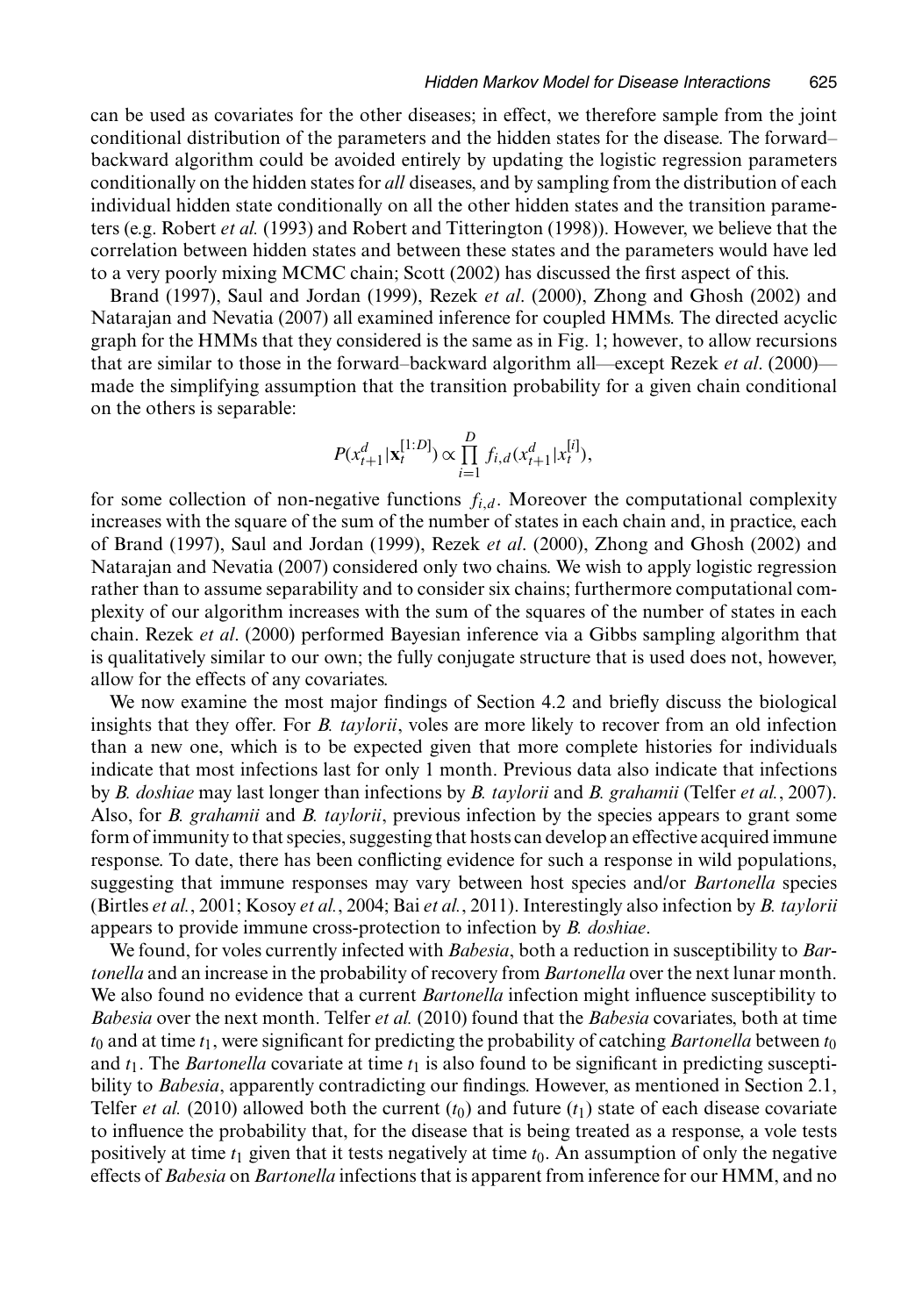other dependence between *Bartonella* and *Babesia*, is sufficient to lead to a negative correlation between *Bartonella* and *Babesia* at any given time. Consider two groups of voles: those with *Babesia* at  $t_0$  (group A) and those without *Babesia* at  $t_0$  (group B). Since *Babesia* is a chronic infection, group A voles are more likely to have *Babesia* at  $t_1$  than are voles from group B. However, since *Babesia* impacts negatively on the probability that a vole has *Bartonella*, group A voles are less likely to have *Bartonella* at  $t_1$  than voles from group B. Since the effect of *Babesia* on *Bartonella* is so pronounced (Table 4), it is certainly believable that this negative correlation could be sufficiently strong that each of the two diseases at  $t_1$  appears as an important covariate for the other.

In the application which we have considered, missingness was believed to be independent of disease state; in other scenarios, such as those considered in Pradel (2005), the probability that a given subject will be observed might depend on the states of each of the HMMs. This could be accommodated within our methodology through a further logistic regression for the probability of being observed given the set of hidden states and other covariate information, and several other minor changes as detailed in Pradel (2005).

## **Acknowledgements**

Part of this work was funded through North West Development Agency project N0003235. TX acknowledges also funding from the Engineering and Physical Sciences Research Council and Faculty of Science and Technology at Lancaster University. The fieldwork was supported by funding from the Natural Environment Research Council (grant GR3/13051) and the Wellcome Trust (grants 075202/Z/04/Z and 070675/Z/03/Z). We are grateful to the Joint Editor, the Associate Editor and two referees for their helpful comments.

#### **References**

- Bai, Y., Calisher, C. H., Kosoy, M. Y., Root, J. J. and Doty, J. B. (2011) Persistent infection or successive reinfection of deer mice with *Bartonella vinsonii* subsp. *arupensis*. *Appl. Environ. Microbiol.*, **77**, 1728–1731.
- Baum, I. E., Petrie, Y., Soules, G. and Weiss, N. (1970) A maximisation technique occurring in the statistical analysis of probabilistic functions of Markov chains. *Ann. Math. Statist.*, **41**, 164–171.
- Begon, M., Telfer, S., Burthe, S. J., Lambin, X., Smith, J. M. and Paterson, S. (2009) Effects of abundance on infection in natural populations: field voles and cowpox virus. *Epidemics*, **1**, 35–46.
- Bennett, M., Crouch, A. J., Begon, M., Duffy, B., Feore, S., Gaskell, R. M., Kelly, D. F., McCracken, C. M., Vicary, L. and Baxby, D. (1997) Cowpox in British voles and mice. *J. Compar. Path.*, **116**, 35–44.
- Birtles, R. J., Hazel, S. M., Bennett, M., Bown, K., Raoult, D. and Begon, M. (2001) Longitudinal monitoring of the dynamics of infections due to *Bartonella* species in UK woodland rodents. *Epidem. Infectn*, **126**, 323–329.
- Bown, K. J., Bennett, M. and Begon, M. (2004) Flea-borne *Bartonella grahamii* and *Bartonella taylorii* in Bank Voles. *Emergng Infect. Dis.*, **10**, 684–687.
- Bown, K. J., Lambin, X., Telford, G. R., Ogden, N. H., Telfer, S., Woldehiwet, Z. and Birtles, R. J. (2008) Relative importance of *Ixodes ricinus* and *Ixodes trianguliceps* as vectors for *Anaplasma phagocytophilum* and *Babesia microti* in field vole (*Microtus agrestis*) populations. *Appl. Environ. Microbiol.*, **74**, 7118–7125.
- Brand, M. (1997) Coupled hidden Markov Models for modelling interacting processes. *Technical Report 405*. Massachusetts Institute of Technology Media Laboratory, Cambridge.
- Burthe, S. J., Lambin, X., Telfer, S., Douglas, A., Beldomenico, P., Smith, A. and Begon, M. (2009) Individual growth rates in natural field voles, *Microtus agrestis*, populations exhibiting cyclic population dynamics. *Oecologia*, **162**, 653–661.
- Chadeau-Hyam, M., Clarke, P. S., Guihenneuc-Jouyaux, C., Cousens, S. N., Will, R. G. and Ghani, A. C. (2010) An application of hidden Markov models to the French variant Creutzfeldt–Jakob disease epidemic. *Appl. Statist.*, **59**, 839–853.
- Chantrey, J., Meyer, H., Baxby, D., Begon, M., Bown, K. J., Hazel, S. M., Jones, T., Montgomery, W. I. and Bennett, M. (1999) Cowpox: reservoir hosts and geographic range. *Epidem. Infectn*, **122**, 455–460.
- Chib, S. (1996) Calculating posterior distributions and modal estimates in Markov mixture models. *J. Econmetr.*, **75**, 79–97.
- Collett, D. (2003) *Modelling Binary Data*. Boca Raton: Chapman and Hall–CRC.